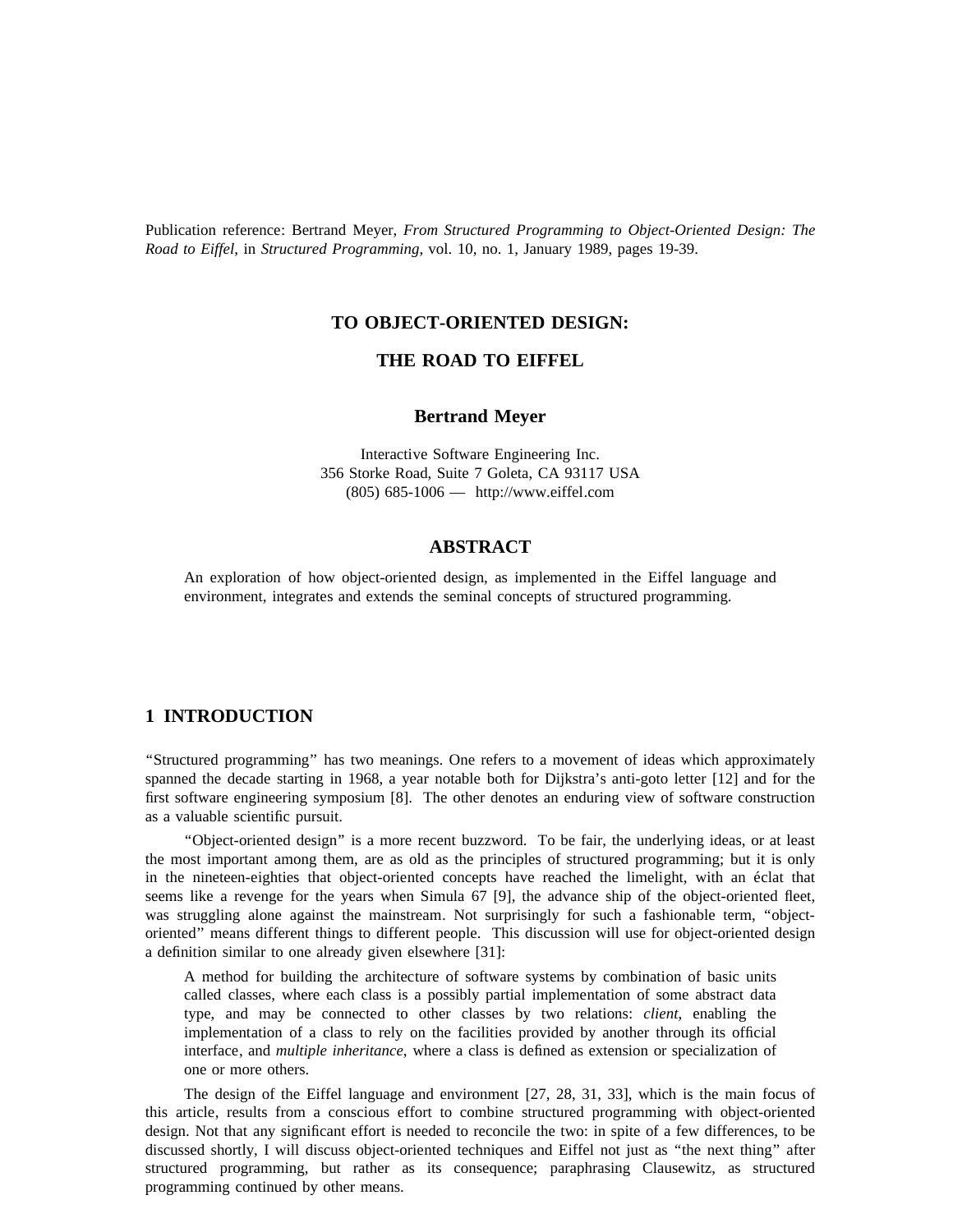r anging discussion of a number of issues of software design, programming methodology and In keeping with the spirit defined by the editor of *Structured Programming*, this article is a freeprogramming languages. The reader should view it as a promenade on the border road between s tructured programming and object-oriented design, with stops whenever we find a spot where one of these regions encroaches on the other.

One non-technical feature that unites structured programming and object-oriented design is their i s the older and has suffered the worst consequences: widespread casual approval of the ideas at the common status as buzzwords, and the resulting trivialization of the concepts. Structured programming vaguest level (what programmer openly claims to apply *unstructured techniques?)*; exaggerated focus o n visible but superficial issues (the famous goto); ignorance of the most far-reaching and challenging concepts (most importantly, the systematic use of rigorous program construction techniques rooted in m athematics). A 1984 study [44] showed how small a subset of the structured programming ideas has f ate obviously threatens object-oriented concepts; already we can hear people saying that they have actually found its way, despite all the posturing, into practical development environments. The same i nteractive program that includes so much as a menu is triumphantly advertized as the latest in objectalways used them in their designs (we paid a lot of attention to the data, didn't we?), and any o f little relevance to the rest of this discussion. oriented technology . Obviously the ''vulgar'' views of both structured and object-oriented methods are

Although I have tried to acknowledge some of my major debts, I have made no attempt to hide p revious efforts is not to find fault with their authors – with enough hindsight, this exercise is as easy or soften my personal views, as one would in a more formal publication. The purpose of critiquing as it is vain – but to go further. Although obvious, these comments are necessary in a discussion that t ouches on programming methodology and programming languages, two topics on which professionals tend to be rather opinionated. I am no exception; much as this discussion aims to generate light rather t han heat, it probably won't be able to avoid offending some of the readers some of the time.

## **2 IDEAS NOT RETAINED**

We should not pretend that *every* precept made popular by the "structured revolution" must be retained in the object-oriented world. The harmony is not perfect, and before we play the object-oriented c adenza to the structured allegro it is appropriate to sound a few dissonances.

### **2.1 Top-down design**

O ne difference involves the notion of top-down functional design, which after the work of Wirth [42] a rguments for this approach: it is a rational, systematic, teachable method, which may work for and Mills [37] has become almost uniformly identified with good software practices. There are some . problems that can be characterized by a purely functional specification, known and frozen at the outset T he main flaw of top-down functional techniques, however, is that they neglect fundamental aspects of p roduced in response to a precise subspecification, with no provision for future evolution, and no software construction: the need for change, and the need for reuse. In top-down design, each module is incentive to make the module any more general than it needs to be for its immediate purpose.

In contrast, although ''bottom-up'' is about as popular an expression in software circles as "government subsidies" at a convention of the US Republican party, the bottom-up approach is, I b elieve, the real engineer's view. The term is often taken to mean that designers should start from the a vailable components and build on them. The important word is *up*: rather than attempting to producelowest possible level – the ''bottom''. Bottom-up design is actually the opposite: you start from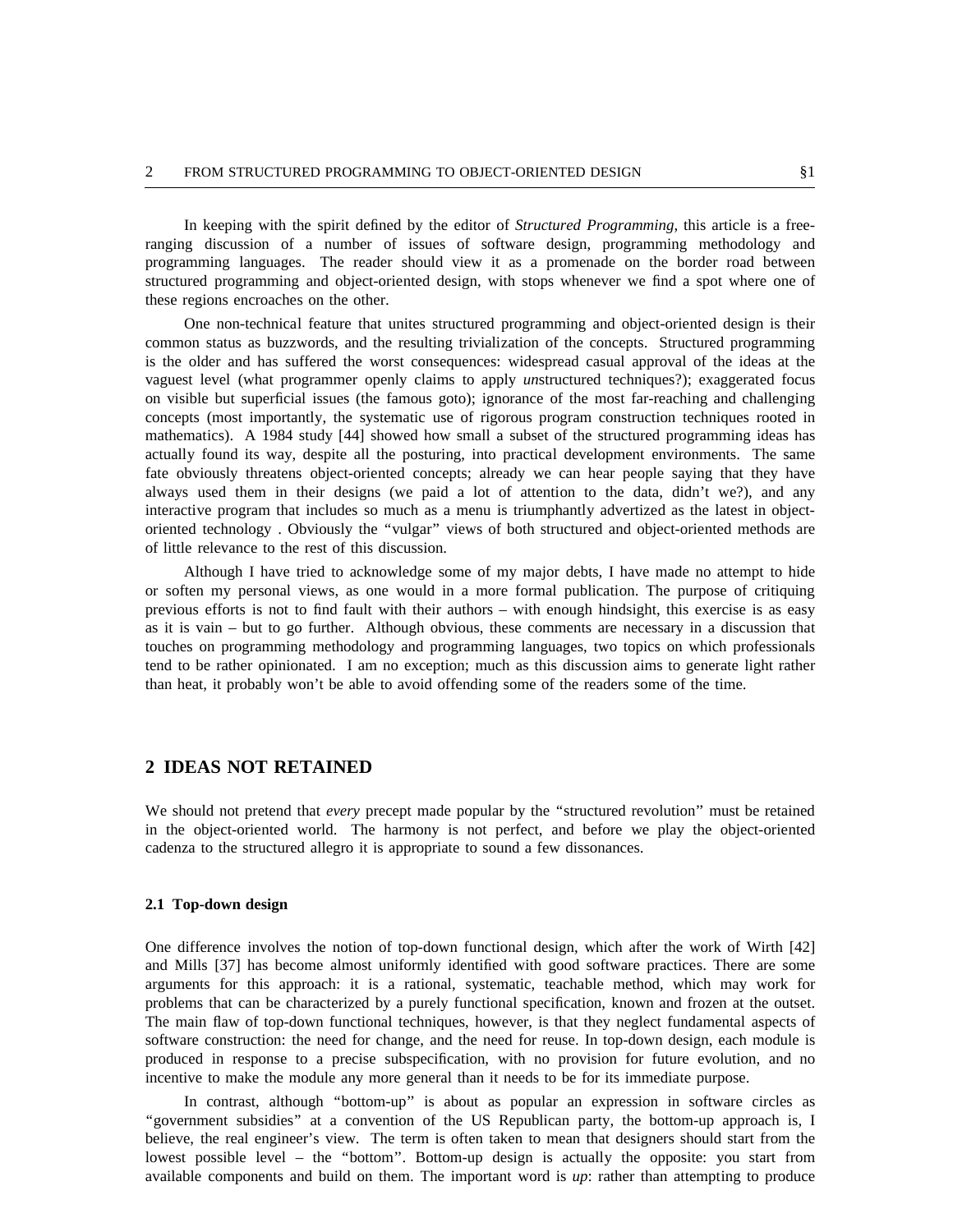the best possible solution for the current problem, you try to produce a good solution, minimizing the t o facilitate future developments. Rather than local optimization of the software effort, over a effort by building on previous achievements, and striving for the highest possible degree of generality particular state in the life of a particular product, you seek global optimization, over the life of your o rganization.

A top-down object-oriented method may perhaps be conceived, although I find it hard to imagine, a pproach. The Eiffel view is resolutely bottom-up; the aim of the game is to produce components that so close is bottom-up design to the very idea of reusability, one of the tenets of the object-oriented may be combined in various ways, not privileging any of these ways during development.

To pick just one example, consider the classes recently added to the Basic Eiffel Library for building compiling tools. These classes do not define a compiler, not even a compiler generator, but r ather a set of compiling facilities. You may decide to use these facilities for many different source to object), checking the grammar (for left-recursion or other properties), static analysis, syntaxapplications: parsing (in the sense of just checking for syntax errors), compiling (transforming from directed editing etc.

The particular choice of a set of facilities and of their sequencing is the least committing decision of system design; because it is bound to be the first to change, it should be made last. This is reflected i n the absence of a main program concept in Eiffel: an Eiffel *system* is simply an assembly of classes, o peration in the whole Eiffel environment. one of which is designated as *root*, or seed for the execution. Changing root is perhaps the easiest

### **2.2 Testing**

A nother of the ideas and attitudes that emerged from the initial structured programming wave needs to be reconsidered: the general hostility toward testing. Tests were frowned upon in the structured p rogramming literature, following Dijkstra's often quoted remark [10] that ''testing can never be used to show the absence of bugs, only to show their presence", with the understanding that only proofs will s ucceed in achieving the former goal.

This warning against undue reliance on testing was a healthy reaction to haphazard techniques s ituation is not appreciably better in 1988). No one would, however, seriously contend that software used by most of the industry to try to get software products to work more or less correctly (here the should not be tested before release. There are a number of convincing arguments in favor of testing:

- Proving techniques, in spite of all the effort expended over the past 20 years, cannot be applied to fully prove many practical programs, especially when they involve such features as complex d ata structures and floating-point arithmetic.
- Proofs require completely formal specifications, which are seldom feasible.
- Even when theoretically feasible in the case of formally specified systems using only provable , constructs, proofs may be incorrect, as demonstrated by the serious errors detected by Gerhart G oodenough and Yelowitz [15, 17] in published programs that had supposedly been proven correct.
- Producing unimpeachable proofs is a tedious process requiring software support, which is not available in a form usable by mainstream software developers.
- Finally tests have other uses than finding deviations from a specification. They can uncover w ould hope that these would be uncovered much earlier, perhaps through prototyping), or aspects of the system for which the specification was inappropriate (although of course we s pecial cases). In this respect they are particularly useful for improving such system features as aspects that had been forgotten in the specification (such as the system's behavior in certain its user interface and its performance before it is delivered to its users.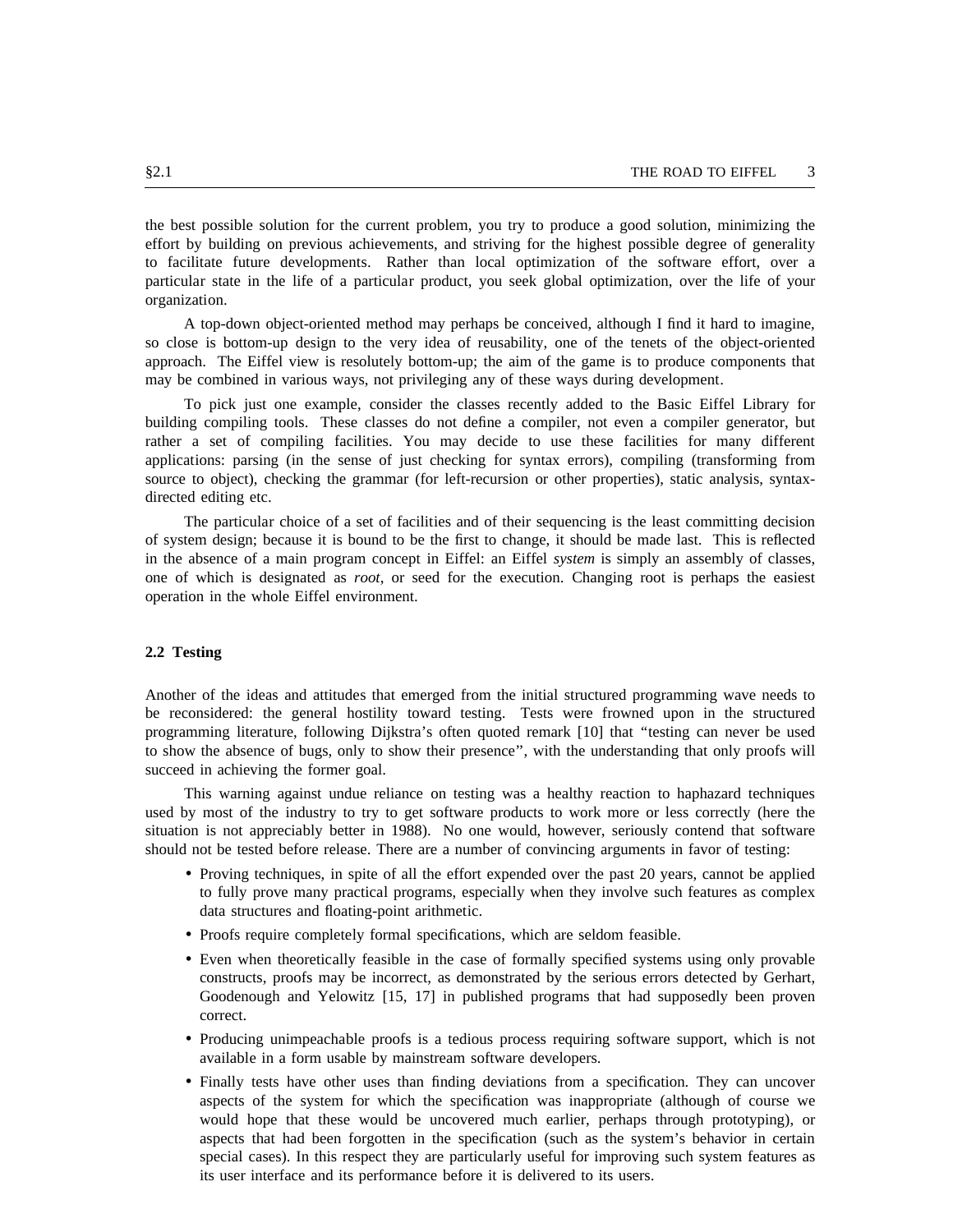g eneral method of software production which, as described by Dijkstra [13] and Gries [18] associates Of course the creators of structured programming did not really advocate full formal proofs but rather a partly formal correctness arguments with the programs as they are being built. Following the work of F loyd [14] and Hoare [20], these arguments are expressed as assertions – expressions describing the s state of program entities and used to formalize static properties of operational constructs such a i nstructions. Assertions play a major role in Eiffel, as will be discussed below.

Perhaps because of the initial taboo on tests in the structured world, most of the subsequent work o n testing was performed separately from research on formal specification and verification. This is r eliability; they can both benefit from the same fundamental tools: assertions. This will be explored in regrettable. Not only are proving and testing obviously complementary tools in the search for software more detail below.

#### **2 .3 Structured design**

Structured programming was followed in the nineteen-seventies by a new buzzword, ''Structured Design". (Another somewhat related method also has the word "structured" in its acronym: SADT, or S tructured Analysis and Design Technique, not to be confused with ''Structured Analysis'', which is a continuation of the Structured Design work.)

One of the contributions of Constantine's and Yourdon's advocacy of Structured Design [43] is s ystem (by increasing ''cohesion'' and decreasing ''coupling''). They were able to convince the world their analysis of modular structures and of techniques that improve the the modularity of a software that software products have an architecture, independent of the contents of each module. Of course this i dea was already present in DeRemer's and Kron description of programming-in-the-large versus programming-in-the-small [11], and earlier in Parnas's seminal work on information hiding [39] ( actually an even older paper by Wilkes [41] already contained some important ideas about distinguishing structure from contents).

Beyond this, it is hard to assess the contribution of Structured Design to the overall goal of software engineering – software quality. Whatever its authors may have intended, the main practical e ffect of Structured Design will have been to convince a notable segment of the computing industry that:

- 1 • As opposed to "programming", a despicable occupation fit for the toiling masses, design is a noble craft, the only one worthy of consideration by the data processing elite.
- 2 • This craft is carried out by drawing circles and connecting them with arrows.

In the nineteen-eighties, with the advent of powerful personal computers and workstations with graphics facilities, it became possible to draw the circles and arrows using a computer. The corresponding tools w hole industry was born around them. have been labeled "CASE" (Computer-Aided Software Engineering, yet another buzzword) and a

What effect will all this ultimately have? It was certainly important to persuade a large audience that the design process and software architectures are issues worthy of consideration, and that software c an benefit just as much as other engineering artefacts from the use of computerized design aids. What we may regret, however, is the trivialization of design, and the total loss of concern for the central issue of structured programming – correctness. Advocates of "CASE tools" repeat the old cliché: a picture is worth a thousand words. Who will recall the difficulty of finding the seven errors in the p icture?

To summarize, the advocates of structured design asked the right questions, but failed to come up with useful answers.

Interestingly, the answers were latent in earlier work: Parnas's papers, and the abstract data types introduced by Liskov and Zilles [24].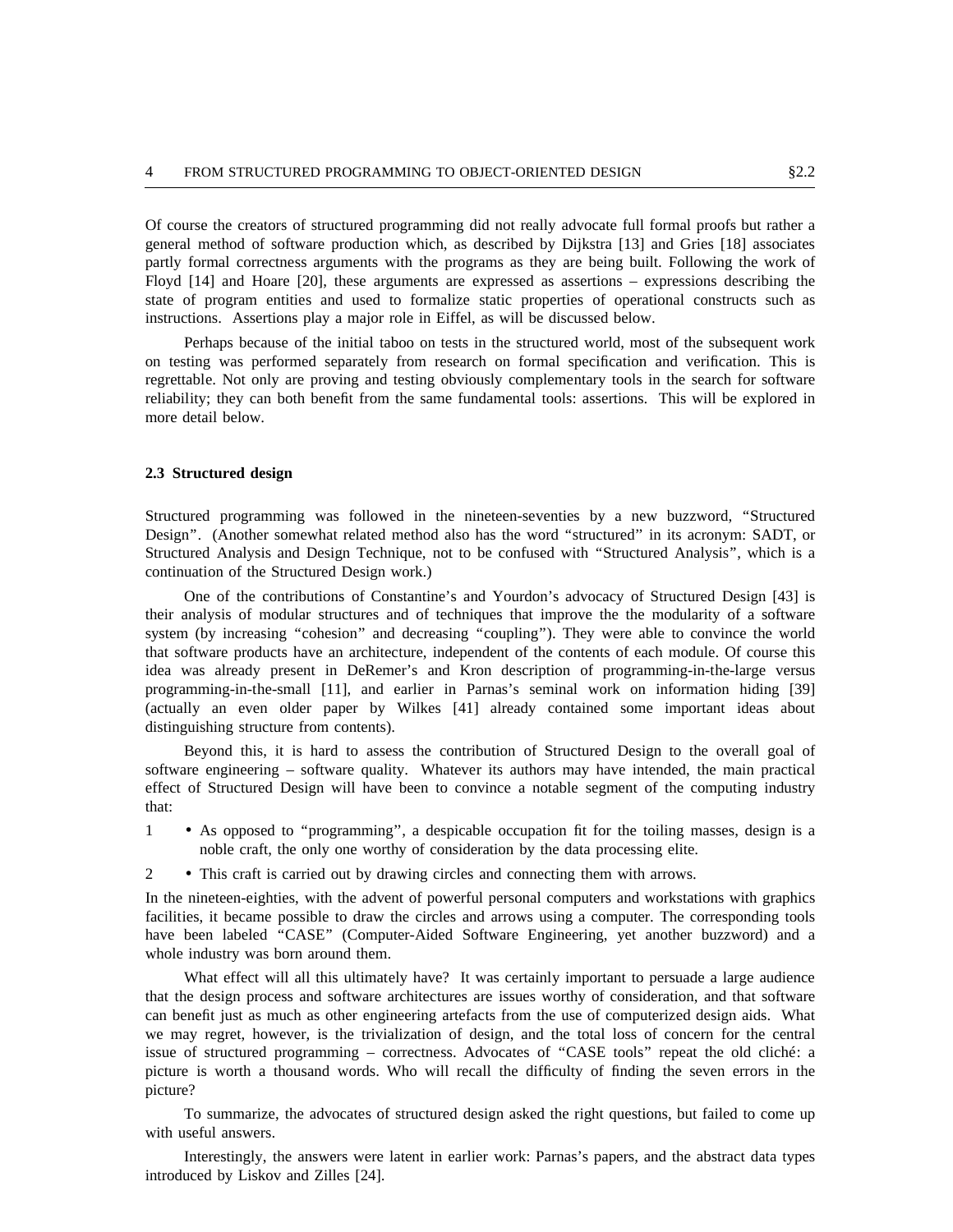# **3 OBJECT-ORIENTED PRINCIPLES AND TECHNIQUES**

f I believe, of course, that to get the full answers to the modularity issues raised by the proponents o S tructured Design you have to turn to object-oriented techniques. This section will review the main architectural concepts of object-oriented design.

#### **3 .1 The overall structure**

The main contribution of object-oriented techniques is indeed to tackle head-on the key issues of modular design.

This observation is important because in-the-small issues often play an important role in discussions of object-oriented programming. This is inevitable in, for example, presentations of S malltalk or Lisp-based object-oriented languages, whose in-the-small components depart noticeably from those of classical languages. The situation is quite different in Eiffel, where the in-the-small a spects are fairly conventional (with the exception of the run-time model, relying on dynamic storage i t becomes possible to emphasize what is really revolutionary: not the way you deal with (say) allocation for all objects, and reference semantics for objects of non-simple types). In such a framework a rchitectures. conditional instructions or local variables, but the high-level mechanisms for describing system

Architectures obtained with Eiffel are a radical departure from traditional ones. As already noted, o f autonomous software elements – classes –, each of which is organized around a data abstraction. For there is no main program. Also, there is no nesting of program texts. Systems are built as combinations , example, an air traffic control system might include classes such as *AIRPORT, RUNWAY*, *RADAR A IRPLANE, COMMERCIAL*\_*AIRPLANE, MILITARY*\_*PLANE* etc. Each such class describes potential a pplicable to these objects. A feature is either an operation on objects (such as *take*\_*off* for *AIRPLANE*) run-time objects (to be allocated dynamically as needed); it is defined by the set of ''features'' or a primitive accessing properties of the objects (such as *passenger*\_*capacity*).

The main structuring facilities used to connect classes are the client and heir (inheritance) relations. A class is a client of another when it includes a component of the other's types; it is an heir o f another when it represents a special case of that other. (The word ''descendant'' is used to denote a direct or indirect heir.) Inheritance may thus be viewed as "is" and client as "has". For example *C OMMERCIAL*\_*AIRPLANE* will inherit from *AIRPLANE* and *AIRPORT* will be a client of *RUNWAY*. *I NVENTORY*\_*ITEM*. In practice, inheritance must be multiple whenever needed: *AIRPLANE* might also inherit from

These structuring mechanisms are complemented by genericity, allowing classes to be t o the ''vertical'' variation permitted by inheritance. This mechanism is also essential if static type parameterized by types. Genericity provides a ''horizontal'' direction for extending a class, as opposed f ormal specification languages such as CLEAR [7] and Z [1]. safety is to be ensured in the object-oriented context. Genericity constructs were first introduced by

### **3.2 Controlling inheritance**

A lso crucial in the Eiffel approach to building good software architectures is the detail of the , techniques used to make inheritance practical. The most important are explicit redefinition p olymorphism, dynamic binding and renaming.

**Explicit redefinition** reconciles the desirability of relying on general mechanisms with the need to override these mechanisms if circumstances warrant. For example class *AIRPLANE* might define a g eneral landing routine, applicable in most cases; a descendant class such as *MILITARY*\_*AIRPLANE*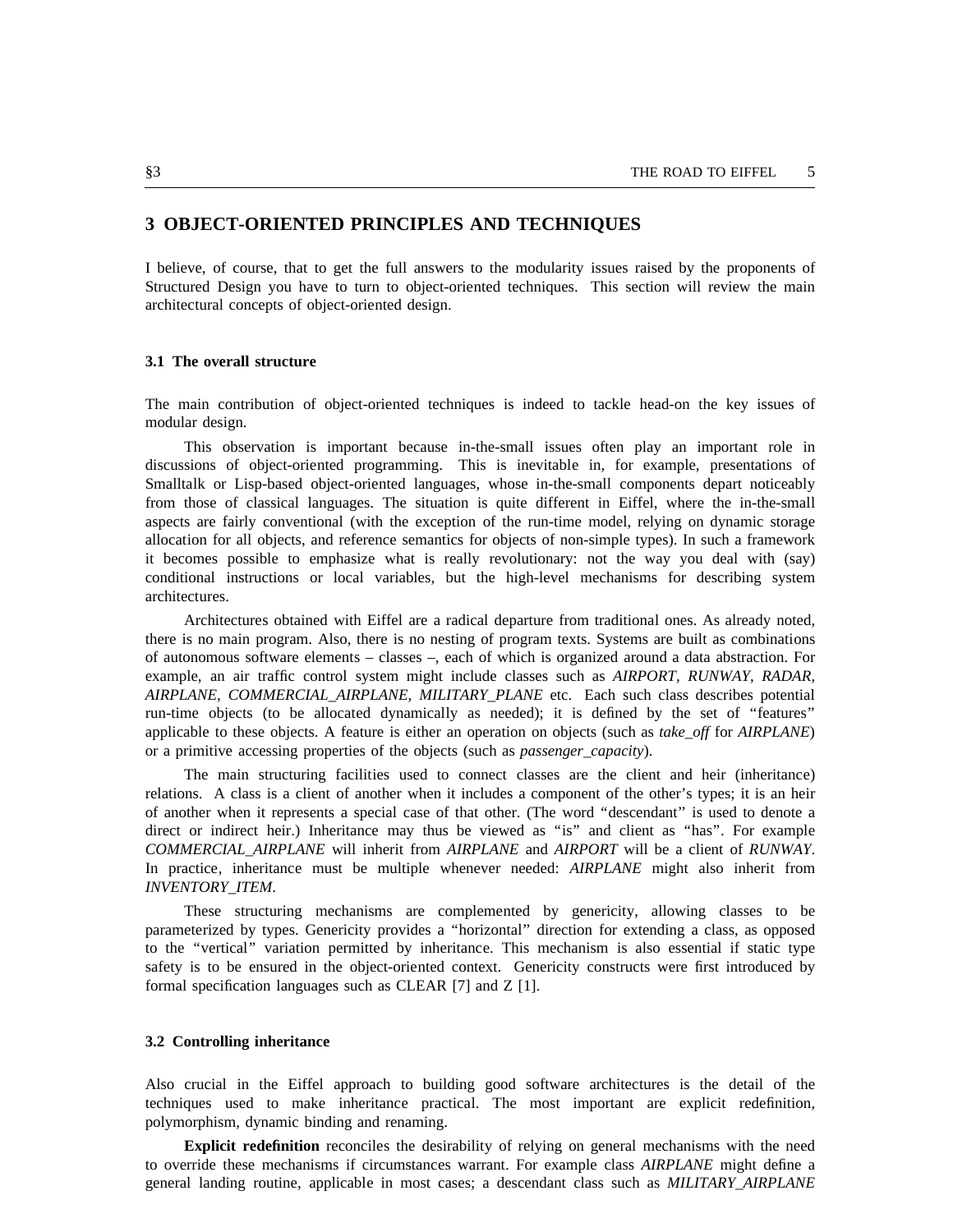might, however, redefine this routine to account for special circumstances. To avoid any oversight, redefinition only occurs in Eiffel when explicitly requested by the programmer through a special clause.

Such a facility may be described as ''dignified hacking'' and is essential to make reusability practical. The usual, undignified form of hacking arises from a legitimate concern: the need to deal w ith occasional exceptions to patterns that work in most cases. Efficiency is often the immediate motive: a general purpose algorithm may be too slow or bulky in some cases because it fails to take a dvantage of special circumstances. With traditional techniques, such exceptions must be implemented in the form of patches to the original code; this is one of the major sources of pollution of software s tructures. With redefinition, no structure is disrupted: you leave the original routine undisturbed, and simply override it with a more specific version in the descendant class. You win on all counts: g enerality (a general-purpose algorithm is available), architecture (the overall modular decomposition . remains clean) and performance (the general algorithm is overridden when circumstances warrant) T his is a key factor behind the elegance of object-oriented architectures.

Polymorphism ensures the appropriate degree of flexibility by allowing variables that may take m ore than one form at run-time. For example a variable of type *AIRPLANE* may refer to a value which d escendants may be added to any class at any time in its evolution without any disruption of the class, is an instance of any of the descendants of that class such as *COMMERCIAL*\_*PLANE*. Because new w ith variants, which freezes the list of choices. polymorphism is an open mechanism; this is in contrast with the Pascal-Ada technique of using records

Polymorphism in Eiffel is safe, as it is controlled by the inheritance mechanism (you can only assign from a descendant to an ancestor type), which forms the basis of a powerful and flexible type s ystem.

**Dynamic binding** complements redefinition by ensuring that when a routine is applied to a polymorphic variable, and the routine has one or more redefinitions, a run-time mechanism selects the a ppropriate version, on the basis of the actual type of the variable's value. For example, applying the d epending on the actual type of plane referred to by the variable. *land* routine to a variable declared of type *AIRPLANE* will trigger the appropriate implementation

The combination of static typing and dynamic binding in Eiffel is noteworthy. Static typing g uarantees that *at least one* version of a routine will be applicable in all possible cases (who wants to wait until run-time to realize that no mechanism is available for landing a particular plane?); dynamic b inding then ensures that *the best one* will be selected if there is more than one. I believe this is the right combination.

Finally **renaming** serves to remove name clashes in multiple inheritance and, even more importantly, to provide adequate interfaces for classes obtained by inheritance [29].

Again, these are architectural techniques; they are used to define the bones of a system's structure t he in-the-small aspects of Eiffel we could obtain functional (Eiflisp?) or logic (Eiflog?) object-oriented and would still be applicable if the meat of the language were of a totally different kind. By changing languages. The same concepts can also be applied to non-programming-language contexts where the s ame structuring problems arise: for example an Object Management System as needed in integrated , programming environments (PCTEiffel?), where the objects are files, processes, users and the like c ould be organized around the same techniques of multiple inheritance, genericity, polymorphism, typing and renaming.

#### **3 .3 Deferred classes**

One inheritance technique deserves a special mention: deferred classes. A class was defined at the i mplemented, a class is said to be deferred. This concept is fundamental to obtain the full reusability beginning of this article as a *possibly partial* implementation of an abstract data type; if not fully benefits of object-oriented design.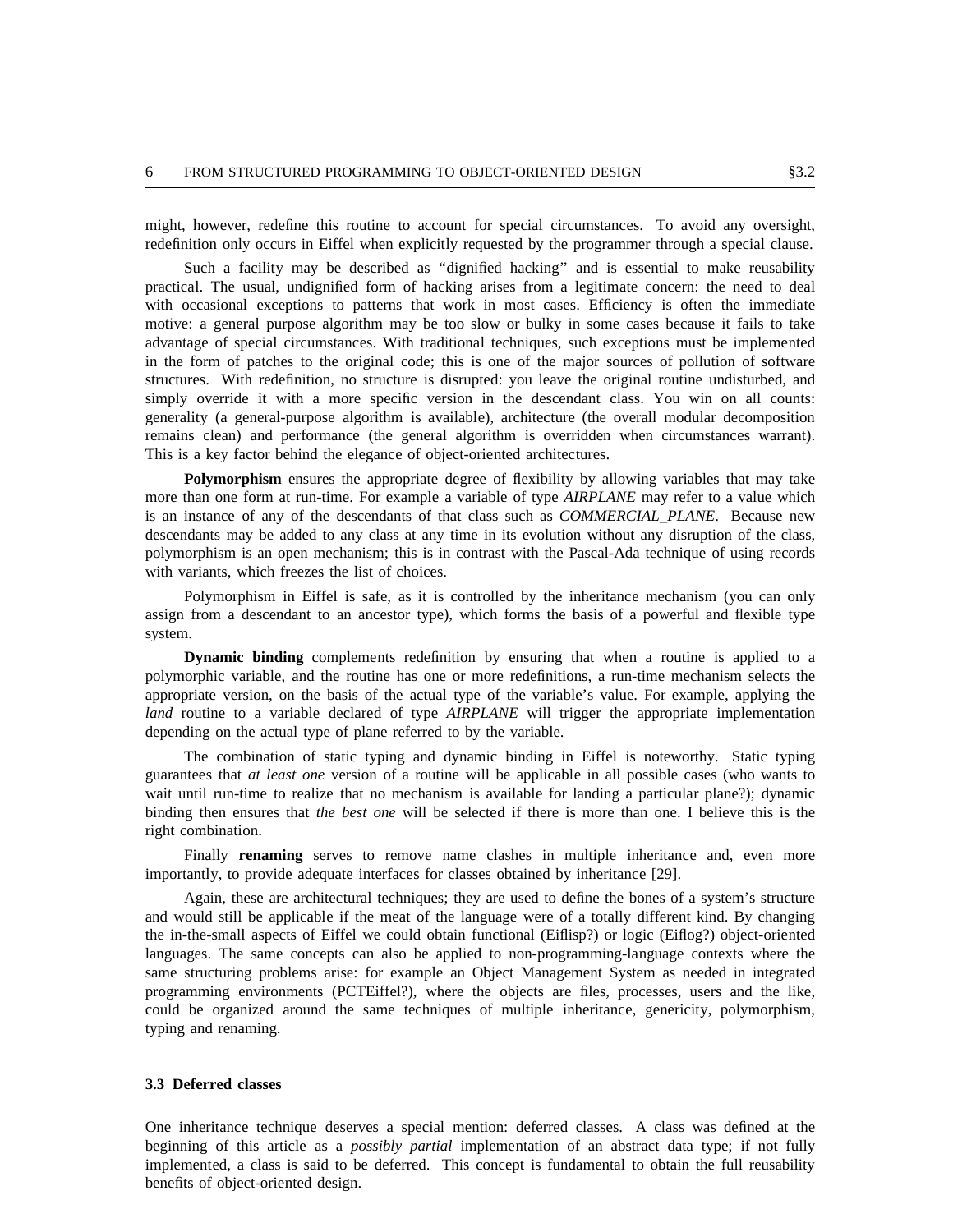A deferred class is one that contains one or more routines themselves declared as deferred, that is t to say specified but not implemented. Various actual implementations may be given in descendan c lasses.

Deferred classes address what is perhaps the most difficult issue of software reuse, to which I c over a number of different variants (not all of which are necessarily known when the reusable know of no other solution: how to produce a reusable software component which is general enough to component is designed), but specific enough to capture what is common to all of these variants.

A typical example (already sketched in [31]) applies to a set of classes describing a general notion of "table". A subset covers tables managed sequentially. This can be described by a class which, b ecause there are so many possible implementations of sequential tables (by an array, a linked list, a file etc.), can only be deferred. However some routines, such as *present* which tests whether an element a ppears in a sequential table, can be expressed in non-deferred form because their implementation is the same in all cases.

A partial listing of the corresponding class will provide our first example of an Eiffel text. a t the end; routine preconditions (**require** clauses) describing the conditions under which a routine is Particularly noteworthy are the **assertions** associated with the class and its routines: the class invariant p ostconditions may be associated with deferred as well as non-deferred routines; this explains the above applicable; and routine postconditions (**ensure**) describing constraints on the results. Preconditions and observation that a deferred routine may be specified even though it is not implemented.

The given class is generic; *T* represents the type of table elements and may be instantiated (in *T ABLE*, which describes an even more general notion of table and, clearly, must also be deferred. any practical use of *SEQUENTIAL*\_*TABLE*) to any Eiffel type. *SEQUENTIAL*\_*TABLE* inherits from

```
deferred class SEQUENTIAL_TABLE [T] export
     empty, present, insert, ...
inherit
     TABLE [T]
```
#### **feature**

*present (x: T): BOOLEAN* **is** ? -- Does *x* appear in the table **do from if not empty then** *start* **end until** *over* **or else** *found* **loop** *move R esult := found* **end**; **end**; -- *present*

## *start* **is**

-- Move search cursor to first position **require not** *empty* **e nsure deferred** *position = 1* **end**; -- *start*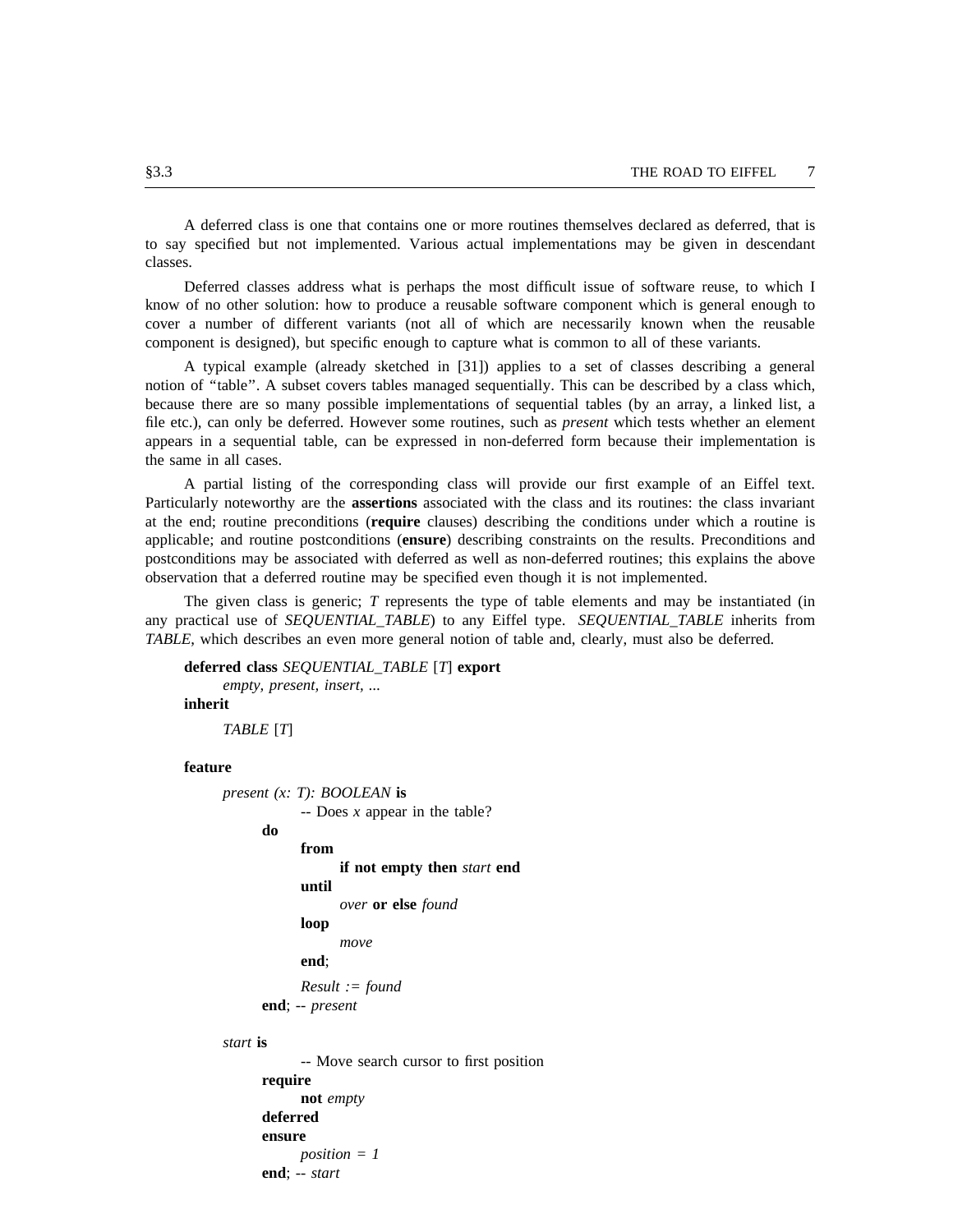```
move is
```
-- Advance search cursor by one position **require not** *over* **e nsure deferred position = old** *position +* 1 **end**; -- *move*

*p osition: INTEGER;*

*...* Declarations for *empty, found, over,* ...

#### **invariant**

*empty* **implies** *over*; position  $\geq 0$ ; *position*  $\leq$  *size* + 1

**e nd** -- class *SEQUENTIAL*\_*TABLE*

(As seen in *present*, the Eiffel loop syntax includes loop initialization in the **from** clause and gives the exit condition in the **until** clause.)

T he searching mechanism used by function *present* relies on lower level mechanisms for moving a search cursor (*start, move*), testing whether it is off the right edge (*over*) and comparing the current v alue to the search key (*found*). These are expressed as deferred routines; they can only be implemented in descendant classes such as *ARRAY\_TABLE* or *FILE\_TABLE*; however their formal p roperties may be expressed in the deferred class through preconditions and postconditions.

What is particularly important here is the ability to write a non-deferred routine such as *present* w hich calls deferred routines such as *start* and the like. A partially deferred class such as s *SEQUENTIAL*\_*TABLE* captures the common behavior of a number of variants; non-deferred routine s uch as *present* embody the commonality, whereas deferred routines such as *move* embody the differences between variants.

Many of the most elegant examples of object-oriented design, solving problems that would be a nd non-deferred routines. A typical example, described elsewhere (see [31], chapter 12) is a generalextremely difficult to address properly with traditional techniques, use such a combination of deferred purpose, multi-level UNDO-REDO mechanism for interactive systems.

Deferred classes illustrate what may be called the **reusability game**. This is a board game s uch diagrams. Every point gained represents a net increase in generality, and a potential long-term played with inheritance diagrams such as given on figure 1; you gain points by moving operations up in improvement for any organization that has implemented a reusability policy.

#### **3 .4 Design versus implementation**

The view of design as conceptually separate from implementation extends well beyond Structured Design circles. It underlies job classifications ("systems analyst", "designer", "programmer") and d esign-specific formalisms (''Program Design Languages'').

Introducing such an artificial gap is detrimental to software quality. Design and programming are t he same activity, raising the same issues – structure, modularity, correctness, balancing between function and data aspects etc. – and amenable to the same intellectual mechanisms. Any method that c onsiders them to be separate introduces interface problems between the designers and the implementers, a difficulty which is compounded in many cases by the use of different formalisms: a P DL (program design language) for design and a programming language for implementation. Worse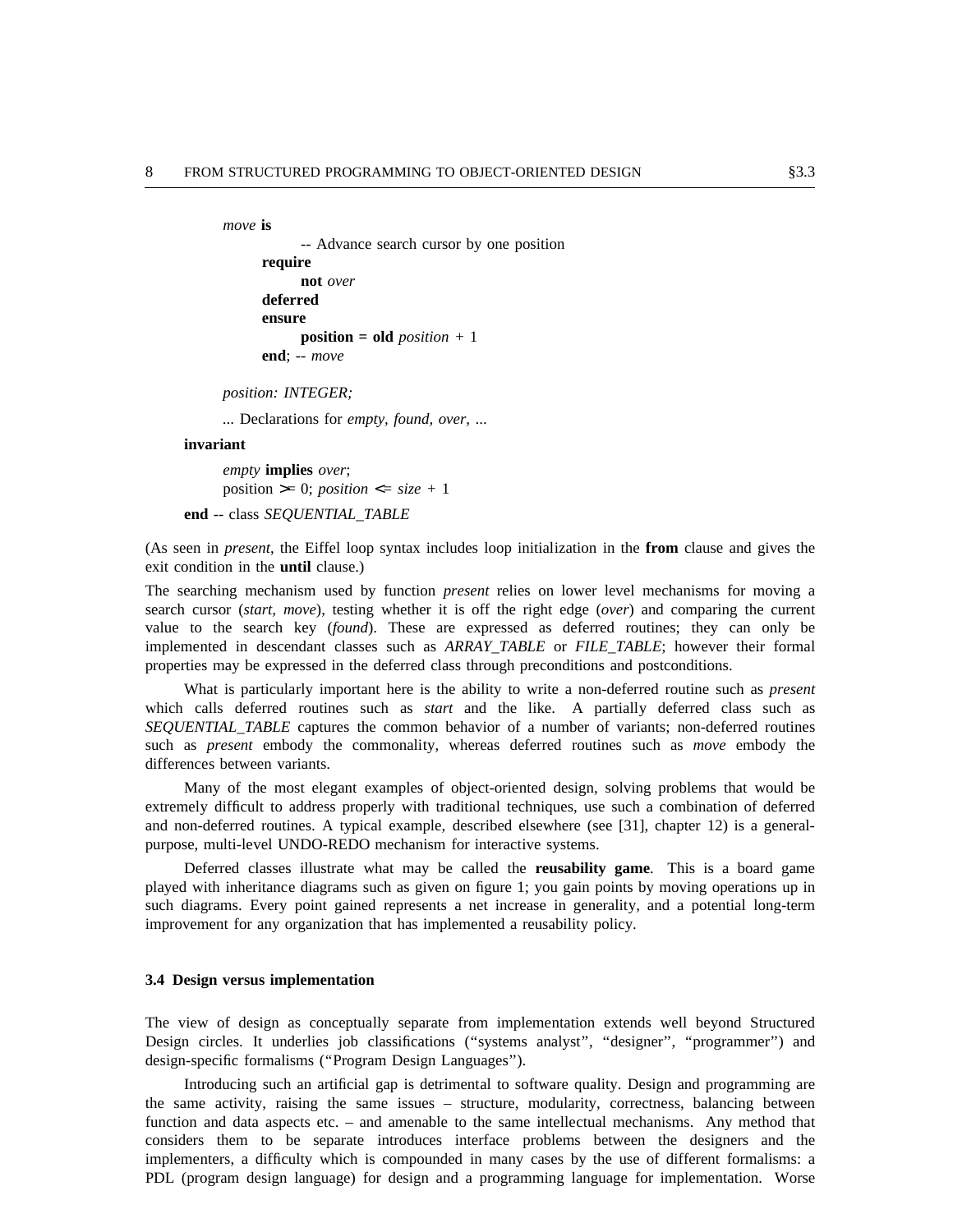yet, perhaps, is the maintenance issue: how do you guarantee that when the system evolves, design and code will remain consistent? There is no satisfactory solution.

''Design'' and ''implementation'' should instead be viewed as instances of the same general t he virtual machines being programmed. The standard dichotomy artificially reduces the number of activity, which may be called simply programming. The only difference is in the abstraction levels of levels to two. A more realistic software construction process involves a continuum from the most a bstract view of a system down to the lowest level components.

Eiffel is meant to support this process and may be viewed a PDL as well as an implementation language. In its role as a PDL, it is actually of a higher level than many existing design languages, in particular thanks to the presence of deferred classes: a deferred class may be used to express i ncompletely implemented concepts, which may still be semantically specified using assertions. Because a deferred class may contain non-deferred as well as deferred routines, the entire spectrum is covered: f rom fully abstract modules to fully implemented ones.

People used to Structured Design or similar methods often have the impression that object-S tructured Design techniques. This is of course meaningless: the conceptual assumptions of the two oriented techniques only cover implementation, and ask whether their use can be preceded by approaches are incompatible (Structured Design is heavily functional in its view of the world). What l ooks as program text in a formalism such as Eiffel is often of a higher abstraction level than what passes for design in more traditional approaches.

Part of the confusion is due to the popularity of graphical design descriptions, which give the impression of being very high-level. The object-oriented method can indeed benefit from graphical r epresentations to show system structures; in the Eiffel environment, the GOOD tool is used for this purpose. GOOD ("Graphics for Object-Oriented Design") [30] is a high-level system browser; as i llustrated in figure 2, GOOD graphically shows the architecture of a system, represented by its classes s tructures and also to design new ones (with automatic generation of the corresponding class skeletons). and the relations (inheritance and client) that connect them. GOOD may be used to explore existing

s oftware designs and help designers get a good grip on the architecture. Useful as they may be, Thanks to GOOD, then, object-oriented has its own circles and arrows, which serve to visualize s oftware design is a challenging intellectual problem, and one that is unlikely to be solved by graphical however, such tools should not lead us to forget the key lesson of structured programming: that gimmicks.

#### **3 .5 Management issues**

This article is not the appropriate place to discuss detailed issues of software project management. One w ith structured programming: chief programmer teams. observation, however, can be made to relate the previous discussion to one of the ideas often associated

As introduced by Baker and Mills [2, 38], the chief programmer team concept was closely connected to the top-down approach, which we do not retain for this presentation. One of their p recepts, however, remains very current: the rule that the project leader should not just be a technical h imself; in fact, he should be responsible for the most critical code (which in top-down design is the administrator of a kind, setting directions and checking other people's work, but should write code o ther technically critical endeavors such as space exploration: the senior technical leaders, not the functional "top"). This is in line with the argument developed by Brooks [6], using examples from administrators, should ultimately be in command.

Stripped of their top-down components, these ideas combine well with object-oriented design and with the need to remove any artificial barrier between design and implementation, as advocated above. H ere the critical code that will be under the direct responsibility of the lead designer might be a cluster of basic classes defining the key reusable components, a role that the Basic Eiffel Library fulfilled in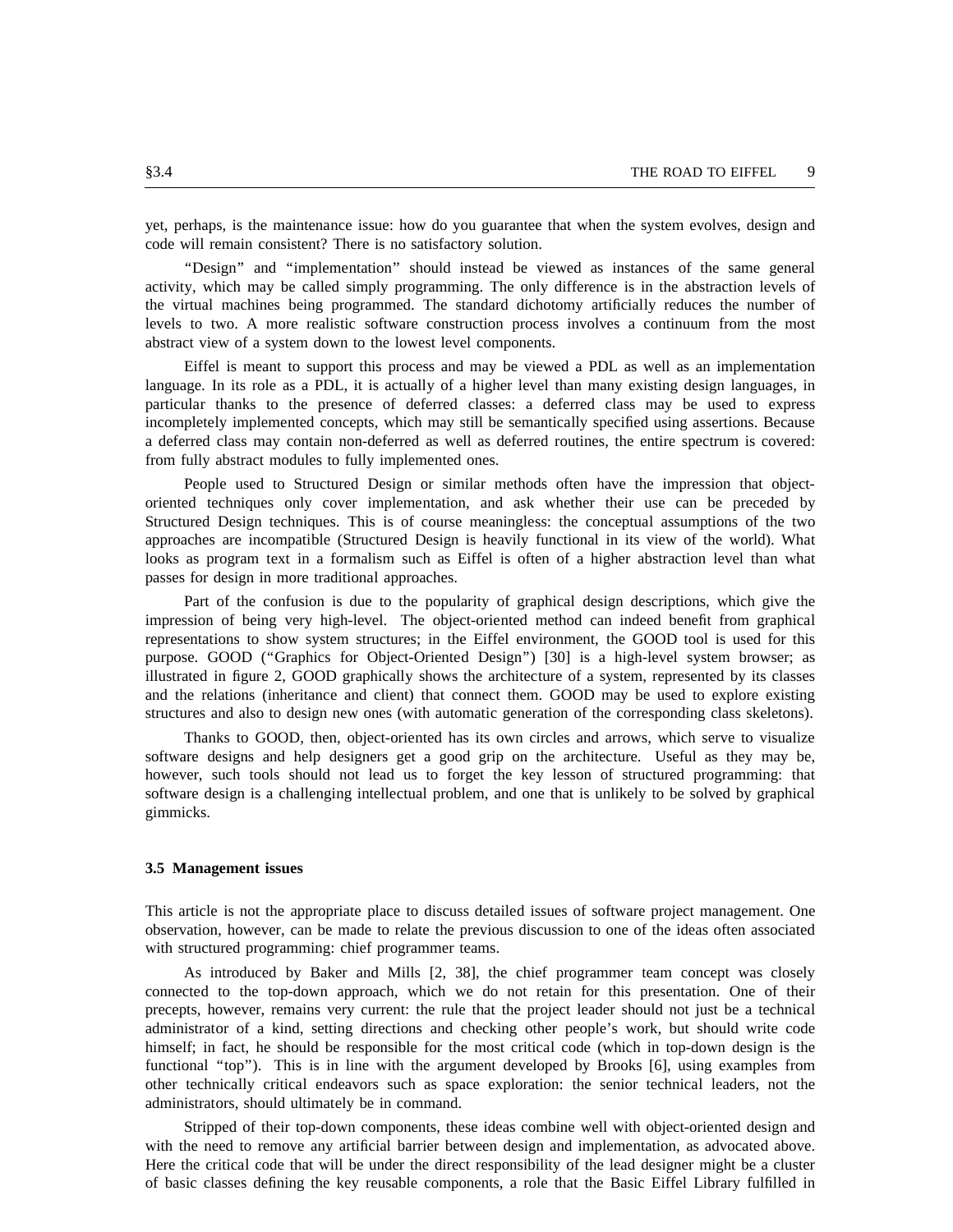the development of Eiffel.

#### **3 .6 Generalization**

Traditional approaches to design, based as they are on top-down development and the myth that the m issed an activity which is essential to quality design. This activity (which, to my knowledge, was first aim of a software project is to implement a supposedly frozen set of requirements, have completely l described convincingly in a recent report by Gindre and Sada of Thomson-CSF about practica e xperiences with object-oriented design in Eiffel [16]) is only meaningful if you take a long-term, w hich is taken for granted in most of the software engineering literature. The activity may be called company- or department-wide view of software quality, as opposed to the short-term, project-wide view **generalization** and involves working on a component *after* its initial (and perhaps satisfactory) version h as been released; the aim is to make the component amenable for reuse in contexts other than the initial project for which it was developed.

In Eiffel generalization may involve factoring out common elements in different classes by making them descendants of a common ancestor, cleaning up overly specific implementation choices by m oving up the implementation-independent features of a class to a deferred ancestor, or making some classes generic; it also includes such ex-post-facto improvements of a class as better assertions, better c omments or a specific test driver.

In standard discussions of software engineering, there is no room for this activity: if ''software engineering economics" [3, 4] applies to single projects only, then generalization is even detrimental: w hy would someone take a component that fulfils its purpose and devote extra work to it? Indeed, m easured by the usual criteria of lines of working code divided by effort: you devote extra effort to Gindre and Sada report that the net immediate effect of this step is to *decrease* productivity as e components that *worked*, and because of the factoring out you often end up *decreasing* the measurabl o utput! This is enough to drive a cost-conscious manager crazy.

Because of this apparent paradox, generalization is only meaningful in an organization that has a l ong-term management commitment to software quality and, in particular, an official reuse plan.

If this is the case, generalization can bring remarkable results. In my experience and that of other E iffel users it was found to be a key component of the object-oriented design lifecycle. In a way, r eusable components, you derive increasingly general components from perhaps not-so-reusable ones, generalization is the poor man's approach to reusability: rather than setting out to build a library of a nd bosses in this world) was initially more concerned with immediate results than with the demands of built initially to satisfy the immediate requirements of some customer or boss who (as most customers posterity.

#### **3 .7 Object-oriented software lifecycle: the cluster model**

The well-known waterfall model [3], of which a variant appears as figure 3, has been repeatedly c riticized. Yet no satisfactory replacement has gained widespread acceptance. It is fair to ask what kind of lifecycle is appropriate to object-oriented design.

The main ingredients of a possible answer to this question have already been introduced:

- The merging of the design and implementation activities, traditionally considered to be different phases of the lifecycle.
- The general bottom-up approach, which de-emphasizes the immediate requirements of the - current project in favor of a long-term view of software production, and suggests that general p urpose utility modules should be built first, specific ones last.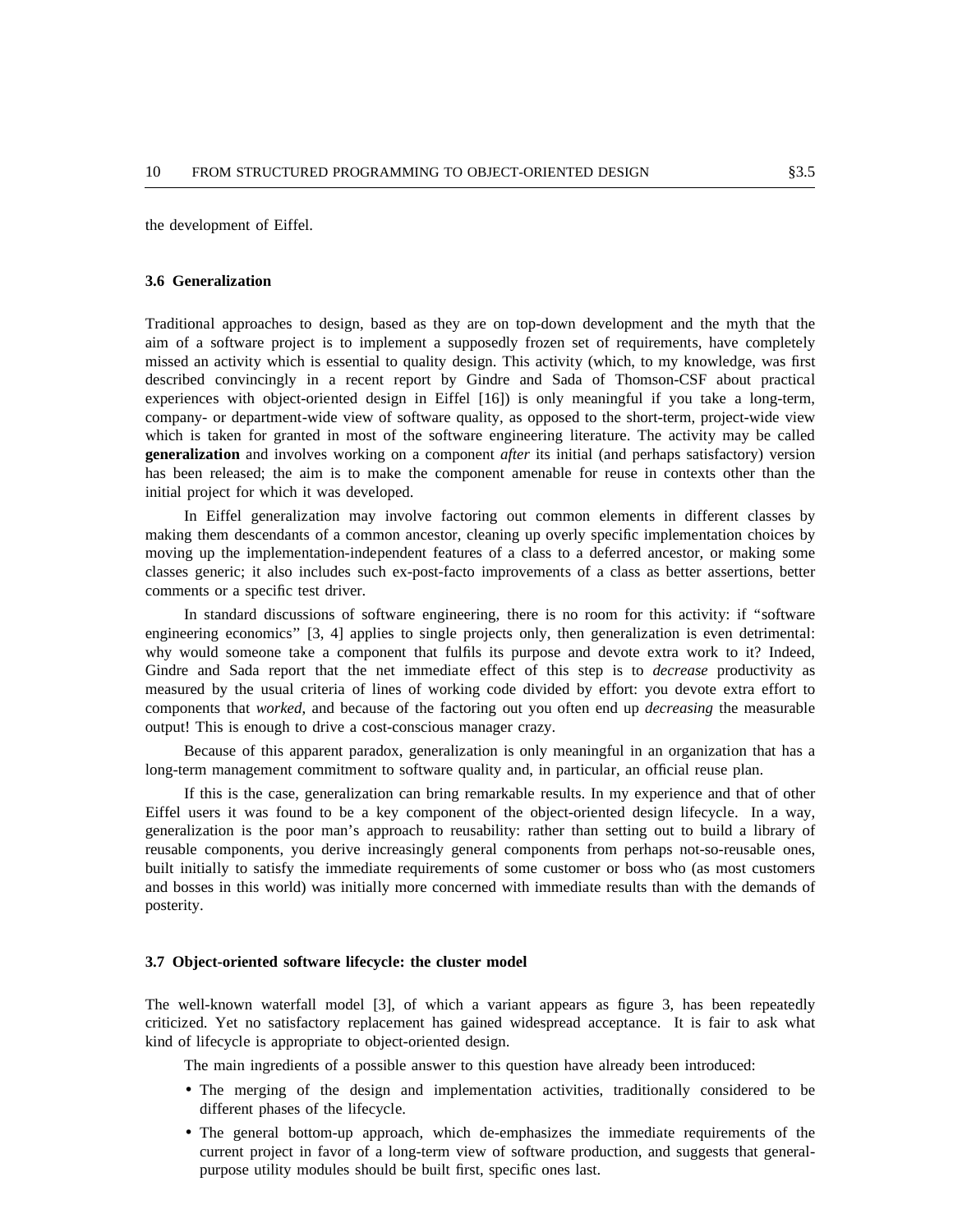• The new lifecycle phase just described: generalization, which is profitably merged with the more usual phase of component validation.

O ne more concept is needed to complete the picture: the cluster concept. A cluster is a group of classes which relate to a common aim; for example a system could contain a basic cluster (the Basic Eiffel L ibrary), a graphics cluster (the Eiffel Graphics Library or another set of graphics classes), a simulation cluster, a synchronization cluster etc.

In Eiffel there is no need to define "cluster" as a language construct because the notion of i n files (one class per file); quite naturally, the files containing a set of logically related classes will be directory, available on all modern operating systems, provides the ideal basis. Eiffel classes are stored maintained in the same directory. The notion of cluster has also been integrated with the Eiffel a utomatic recompilation mechanism: once compiled, the classes of a cluster are linked together, so that no intermediate relinking is necessary if nothing has changed in the cluster.

With this notion in mind we can take a fresh look at the waterfall model. The continued success of this model in the software engineering literature, in spite of its known deficiencies, should perhaps b e credited to two of its properties, already noted by Boehm [3]: the lifecycle steps (requirements, a ctivities of software construction, although, as we have seen, it may be appropriate to merge some specification, design, implementation, validation, distribution) reflect meaningful and necessary adjacent pairs; and it is hard to imagine of a theoretically more satisfying order than the one given: w ho would seriously advocate distributing before specifying?

We may realize, however, that nothing really forces us to apply this sequence of steps *to the s ystem as a whole*. This would be keeping the negative legacy of top-down design: the all-or-nothing approach which considers a system as a monolithic entity fulfilling a frozen specification. The notion of c luster provides the appropriate unit to which each sub-lifecycle should be applied. As shown on Figure 4, these sub-lifecycles may overlap in time, and I believe they should.

The other ideas developed so far help further define this new lifecycle model, which we may call the **cluster model** of software development:

- The best order for starting cluster development is bottom-up: from the most general clusters, l ower-level clusters will be available from the start as part of the standard delivery (in Eiffel, providing utility functions, to the most application-specific ones. Of course, some of the o rganization, other reusable clusters will become readily available. the Basic and Graphical Libraries); and as the method is applied to repeated projects within an
- A possible sequence to apply to each sub-lifecycle includes the following three steps: a nd generalization (VALGEN). specification (labeled SPEC on Figure 4); design and implementation (DESIMPL); validation
- Each cluster may be a client of lower-level ones. The client relation enables the ''DESIMPL'' h ierarchical abstract machine methods, we should not require that each cluster only be a client of the classes in a cluster to rely on the specification of classes in another. In contrast with of the immediately lower one, or impose any similarly artificial restriction.

T hese lifecycle techniques for Eiffel design are discussed in more detail in a recent article stemming from a collaboration between designers and users of the language [36]. We have found them to yield a s oftware development process which is smoother and more effective than traditional approaches because it integrates at its very basis the concern for change and the concern for reuse.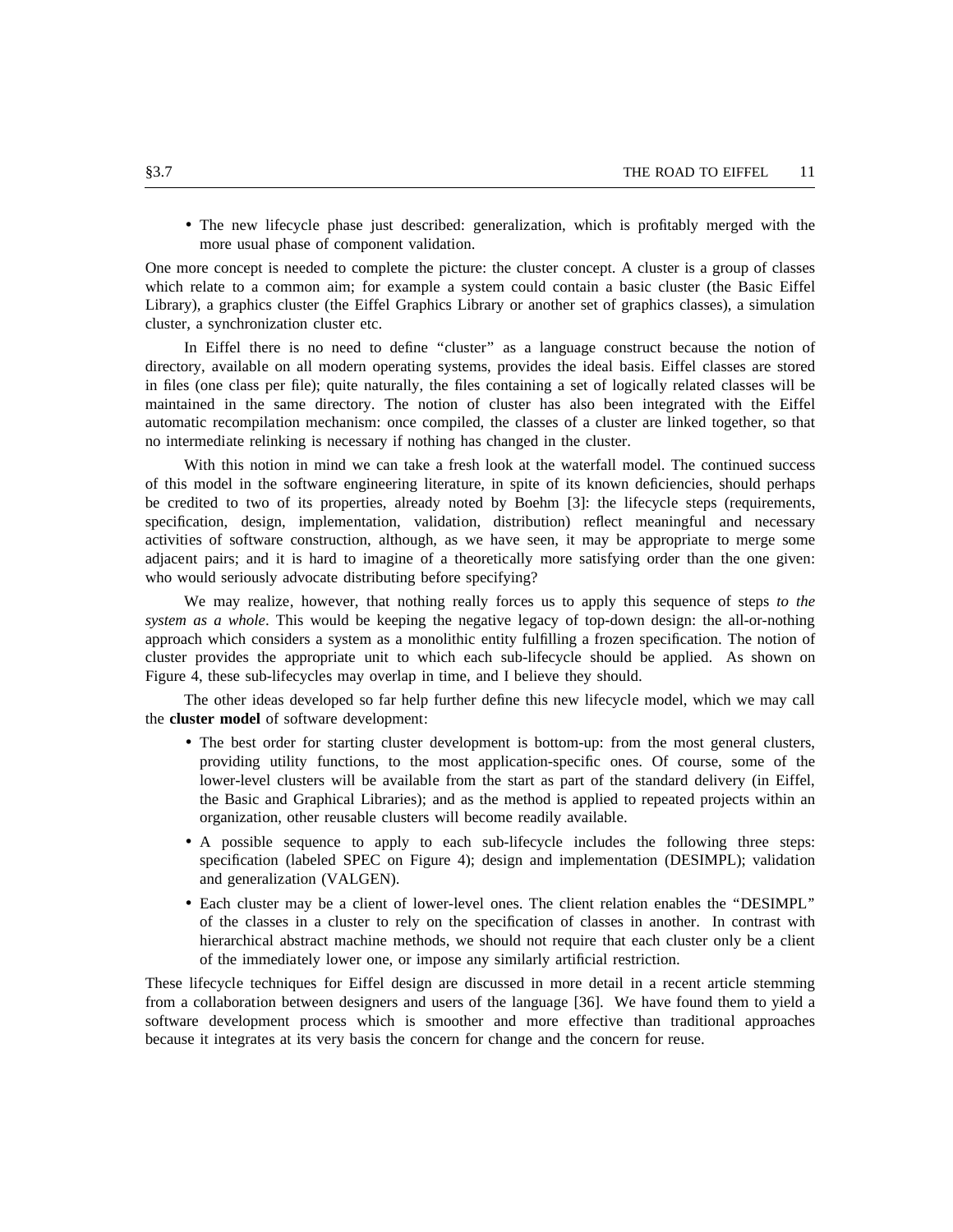# **4 CORRECTNESS: ASSERTIONS**

A t the basis of structured programming lies the idea that programs should be built so as to satisfy a precise specification, by a process which derives the program from the specification. To justify the i ndividual constructs entering into a program, the programmer associates with them static properties a bstract data types [19, 24, 25], making it possible to describe data by the applicable operations and derived from parts of the specification, or assertions. These techniques were refined in work on properties of these operations. In simplistic presentations, abstract data types are taken to mean just i nformation hiding. There is much more to this notion: an abstractly defined type is characterized by formal axioms, which again may be expressed as assertions. Not surprisingly, assertions are also p resent in formal specification languages [1, 7, 23, 26], aimed at providing the rigorous basis for writing provably correct software.

Eiffel, influenced as it was by structured programming, data abstraction and formal specification languages, includes its own assertion mechanism. This is a toned-down version, appropriate for use in a practical production environment (as opposed to a research vehicle), but still holds the promise of great benefits in reliability. The next sections describe this mechanism and then assess its significance.

### **4 .1 The assertion mechanism**

Eiffel assertions are used to specify the semantics of software elements (classes and routines). c lauses separated by semicolons; the semicolon is semantically equivalent to an **and** but allows Syntactically, assertions are boolean expressions, plus a few extensions. An assertion may have several individual identification of the clauses. An example of an assertion is

*index* large enough:  $i \geq 1$ ; *s index*\_*small*\_*enough: i* <*= nb*\_*element*

A s shown in this example, clauses may be labeled for individual identification (in particular for w ill be dropped in subsequent examples. debugging purposes, when the run-time monitoring mechanism, described below, is enabled). Labels

One of the most important uses of assertions is to characterize the semantics of routines through a precondition, introduced by the keyword **require**, and a postcondition, introduced by **ensure**. The p ostcondition describes the requirements that must be satisfied by a client (caller) for a call to be correct; the postcondition describes the result that the routine ensures in return to its client.

An example was given in class *SEQUENTIAL*\_*TABLE*: procedure *move* can only be applied to a table which is not in the ''over'' state, and will result in *position* being increased by one.

> *move* **is** -- Advance search cursor by one position **require not** *over* ... routine body (deferred or not) ... **ensure position = old** *position +* 1; **end**; -- *move*

T he **old** notation, used only in postconditions, makes it possible to refer to the value an attribute had on routine entry.

A further use of assertions is the class invariant, which states the properties that must be satisfied by all instances of a class in all "stable" states, that is to say after instance creation (obtained in Eiffel by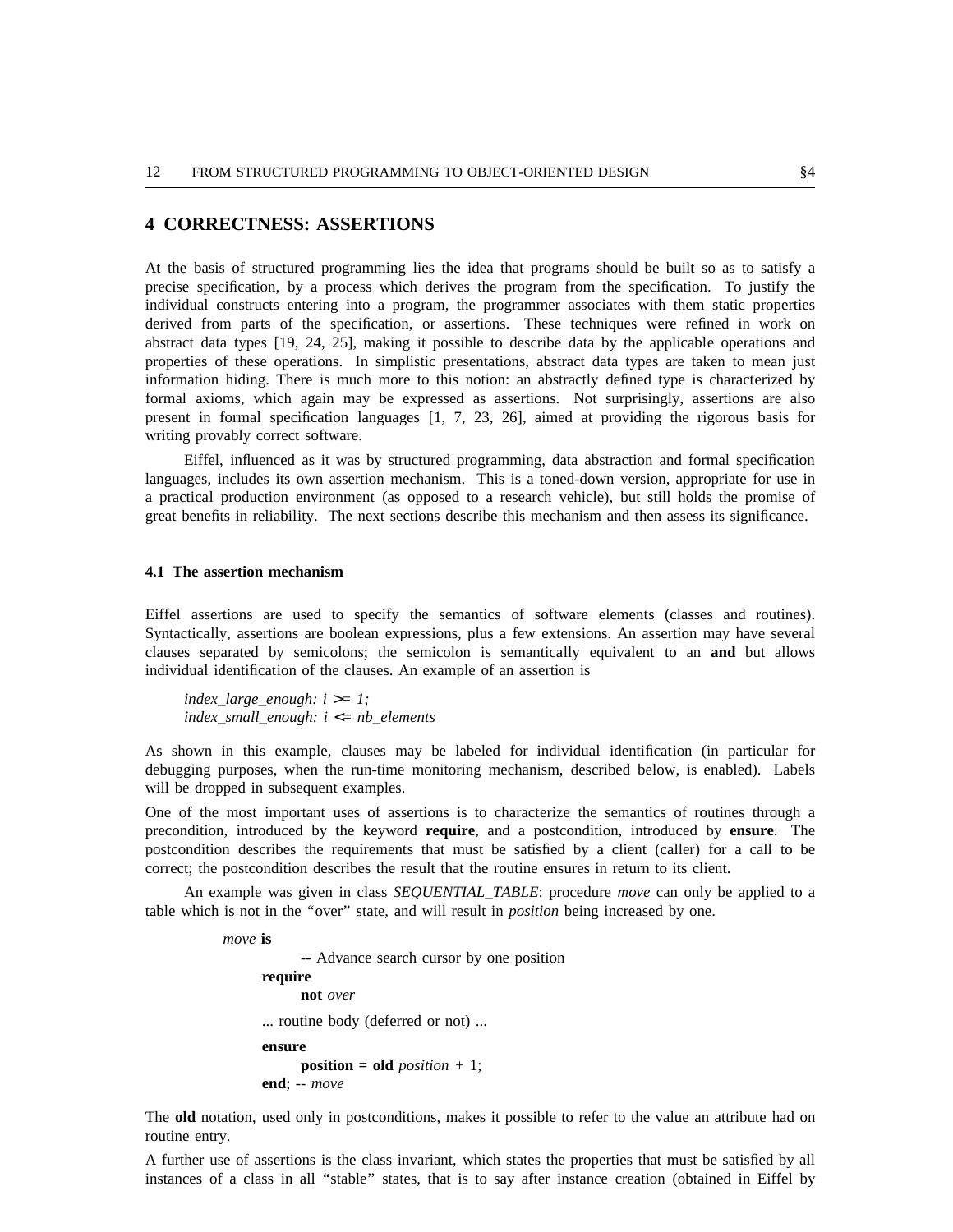executing the *Create* procedure of the class) and before and after the execution of every exported routine. For example, the invariant of *SEQUENTIAL*\_*TABLE* includes:

*empty* **implies** *over*;  $position \geq 0$ ;  $position \leq size + 1$ 

A class invariant expresses the integrity constraints that must be satisfied by all instances of a class. c lass (postcondition only for *Create* ). It transcends, however, the individual routines, since it applies to The invariant is implicitly added to both the precondition and the postcondition of every routine in the the class as a whole. In particular, the invariant constrains not only the routines that appear in the class a t a given moment of its evolution, but any others that may be added later either through modification of the class or through inheritance.

#### **4 .2 Uses of assertions**

The primary use of assertions is as a conceptual tool for improving software reliability. Without a r technique for expressing the purpose of individual software elements independently of thei i mplementations, there is no guarantee that they will do any useful job. The underlying idea is t hat states precisely the obligations on the client, limiting the routine's responsibility (the precondition), ''**programming by contract**'': every routine is charged with a precise task, defined by a specification i nvariant states general constraints that apply both to the client and the routine. and the obligations on the routine, guaranteeing the client a certain result (the postcondition). The class

, The notion of programming by contract, a direct development of structured programming ideas h as been developed elsewhere [34].

Assertions are also useful as a documentation tool: by considering the assertions associated with a t he Eiffel environment by a **class abstracter**, the ''short'' command. This command is used to produce class, you obtain an abstract view of the class, free of implementation details. This view is produced in documentation on classes from the standard Eiffel libraries [35] and other software written in Eiffel.

Tools such as ''short'' reflect an approach to documentation that, again, differs from the views e ngineers should produce documentation as an artefact separate from the software itself. To me the which are popular in most of the software engineering literature. It is generally agreed that software need to write documentation is not a desirable goal per se, but a reflection on the inadequacy of our c urrent notations for writing programs. In an ideal world, the documentation would be executable and hence there would be no need for distinguishing program from documentation. The arguments for this a re similar to those for avoiding the design-programming gap: ensuring consistency. In a less ideal but h ence contain more than the documentation, but contain *all* their documentation; in other words, the still acceptable world, programs have to include conceptually irrelevant implementation details and documentation is a more abstract view of the program, which can be extracted from it by automatic t ools. (Different tools might produce different views, at various levels of abstraction.) Although , progress remains to be done to reach even these goals, tools such as ''short'' and, at the system level t he GOOD graphical system described previously, are (I believe) steps in the right direction.

The preceding two applications of assertions are purely conceptual and do not require that a ssertions be actually evaluated. My experience of teaching these concepts to software audiences o f the industry. Whenever you talk about assertions and their benefit in writing reliable, wellprovides as good a symptom as any of the failure of structured programming to reach the mainstream documented software, nobody will pay any attention until you have answered the question "What happens at run-time if an assertion is not satisfied?". It seems many software engineers have their w orrying about what will happen if a mistake remains, they are apparently prepared to live with buggy priorities reversed; instead of focusing first on techniques for making their programs correct, and then programs and only want to know what the consequences will be.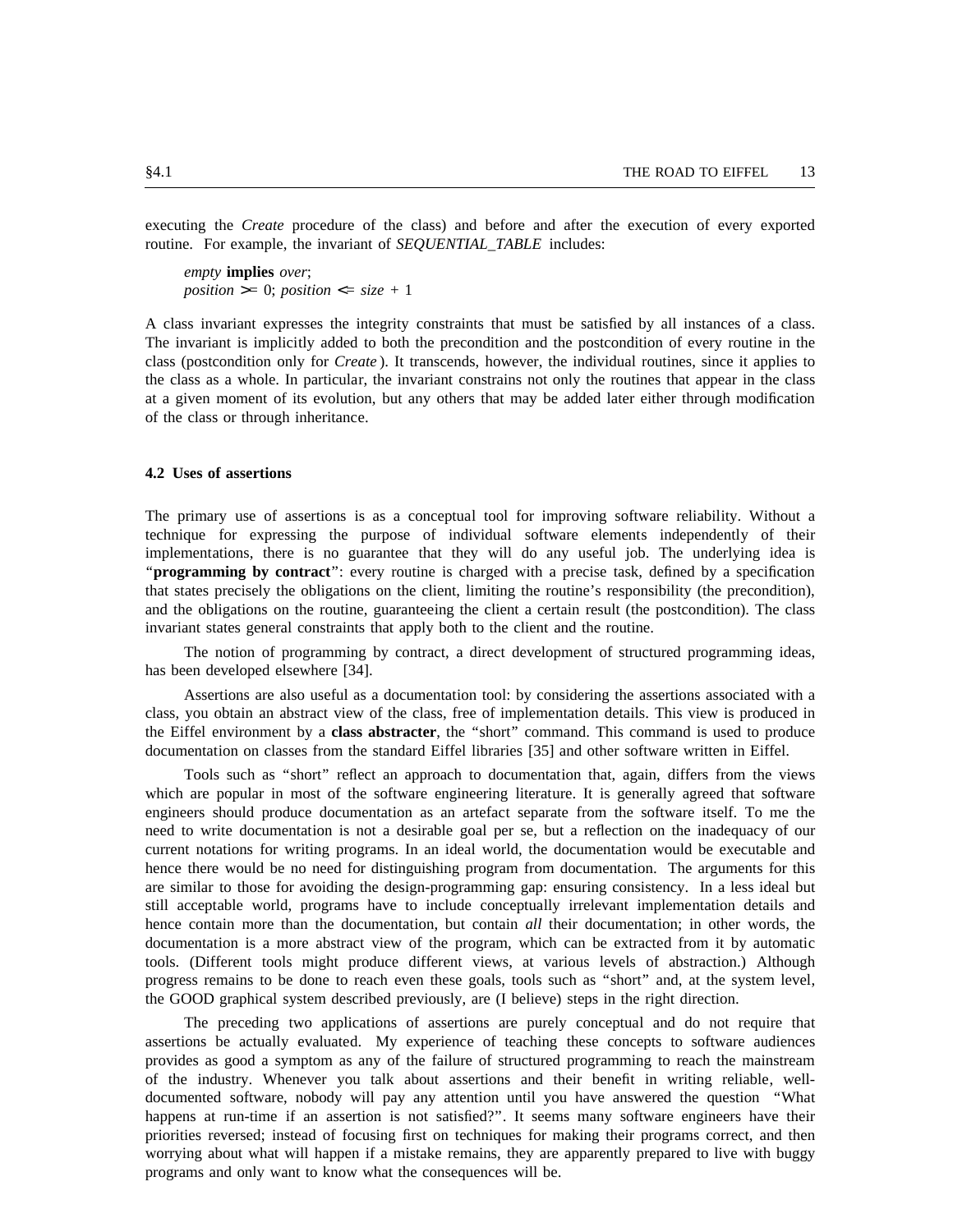p rogram. Assertions only have an effect if the programmer so decides. A compiler option determines, Once you get your priorities straight, you will of course want to know the behavior of a buggy a re possible: no checking at all, preconditions only, all assertions. for each class, whether to check the validity of assertions. Three levels of run-time assertion monitoring

The amount of monitoring that you choose is the result of a tradeoff between performance r equirements and the degree of trust you put in the correctness of your software. If possible, maximum monitoring should always be in effect, although performance requirements will usually lead i mplementers to remove monitoring in production runs. (Tony Hoare [21] noted the paradox of this a t home when you go on a real cruise.) common attitude, which he compared to wearing your lifejackets for practice outings and leaving them

In an ideal world, the consistency of a system (set of classes) with respect to its assertions would be statically checked by a class prover, integrated perhaps with the compiler, so that there would be no n eed for run-time monitoring. The appropriate proof technology is, unfortunately, not available p rovable). Run-time monitoring is the next best thing to static verification. (although I have a fairly clear if unimplemented idea of how Eiffel could be made practically

As anyone who has understood this discussion will by now realize, assertions are not meant to s erve as a technique for handling special cases – situations that must be handled in a particular way but, nevertheless, are expected to occur in some program executions as part of the accepted course of e vents. For these, the usual if-then-else instruction is appropriate. The violation of an assertion is always the result of a programming error. If the assertion is a precondition, the error is in the client; if i t is a postcondition, the error is in the class itself. (Combined with the general emphasis on bottom-up development and validation, these observations explain why the default mode is to check the p recondition only. Once the classes of a cluster have been validated and you move up to the next p rocess has been well done; but their clients in the higher-level cluster may contain errors that result in cluster, the routines of the lower-level cluster will always ensure their postconditions if the validation violating the lower-level preconditions.)

#### **4 .3 Limitations**

The Eiffel assertion mechanism is the result of an engineering tradeoff and is not meant to be entirely formal; Eiffel is not a formal specification language but a practical tool for building efficient production s oftware. The following limitations apply to the assertion language:

- Assertions are boolean expressions, with some extensions (such as the **old** notation for taking a "snapshot" of a variable's value on routine entry).
- No quantifiers are supported.
- Since full boolean expressions are acceptable, function calls may be included. This b y a loop) but, of course, brings in an operational element to a mechanism that is supposed to compensates for the previous limitation (an existential or universal quantifier may be simulated be purely applicative. In practice, any function that is called in an assertion should be of a ' 'higher quality''; if it contains an error, there is no guarantee as to what may happen. (For p art of the evaluation of an assertion.)obvious reasons, the assertion checking mechanism is disabled when a routine is executed as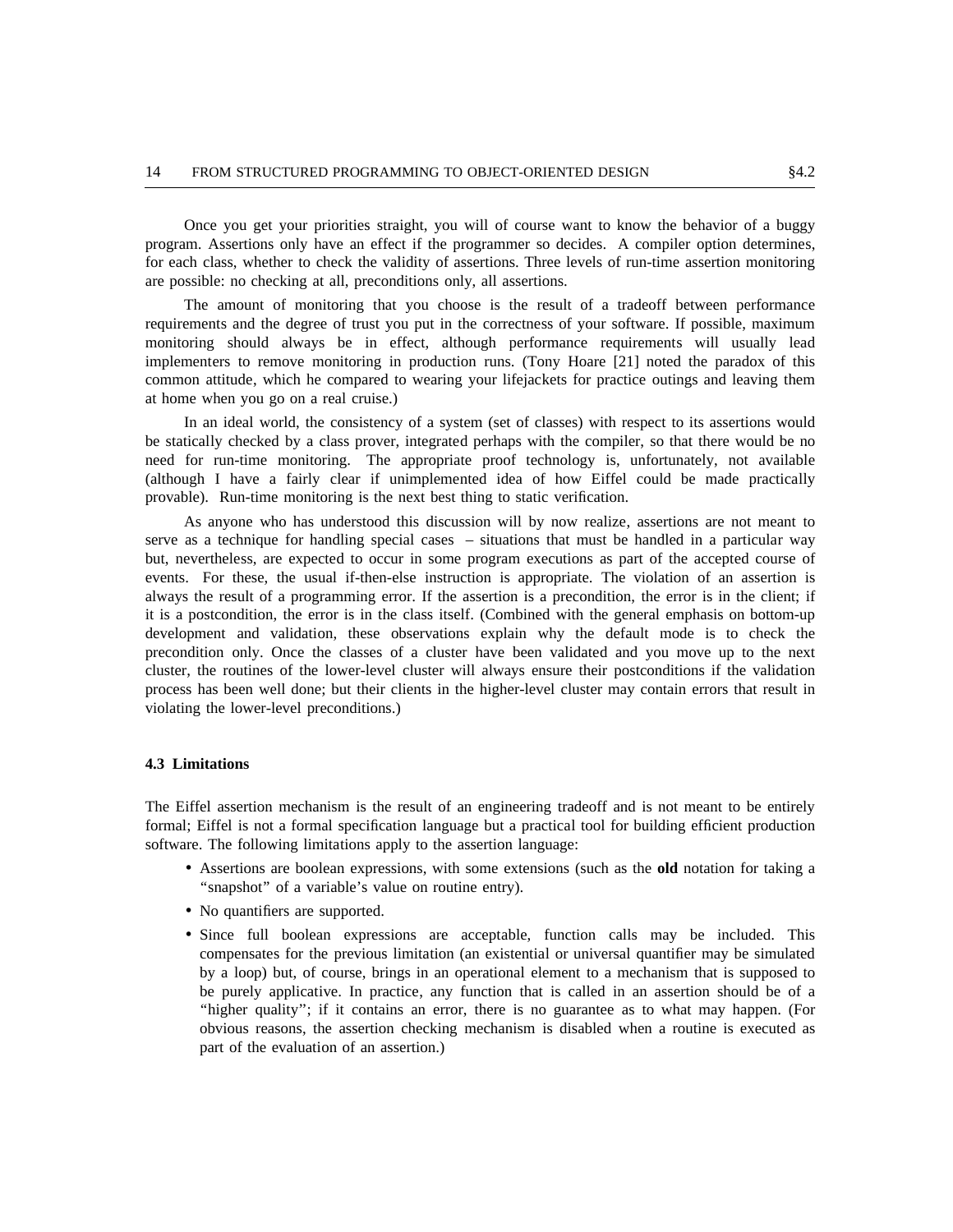#### **4.4 Debugging, testing and quality assurance**

Run-time monitoring of assertions provides a powerful debugging tool. Assertions serve to express the many assumptions we rely on when we write a program; in traditional approaches, these assumptions r emain implicit. Often, when we make an error, one of them will be violated. Once the assertions are made explicit, the run-time checking mechanism will detect a number of bugs that might otherwise h ave been difficult to track. This has turned out to be one of the major pleasures of building software in this environment.

This use of assertions extends to testing, maintenance and quality assurance. As commonly practiced, these activities lack any systematic basis. Assertions can provide this basis by describing w hat we are testing for.

Of particular importance here are class invariants. As noted, an invariant captures the integrity . constraints that apply to all instances of a class; they express the deep semantic properties of the class T his provides a good potential basis for the QA process. These ideas (which deserve much further o f a class, which should be preserved throughout successive modifications and extensions. I believe exploration) are especially relevant to regression testing: the invariant expresses the essential semantics a nalysis. that the notion of invariant holds the key to a powerful theory of testing, maintenance and quality

## **4.5 Partial functions**

As soon as we associate preconditions with routines, we accept that the underlying mathematical functions may be partial and that the routines themselves are not necessarily prepared to deal with all p ossible inputs. In particular the body of a routine should *never* test for the precondition (if you are going to test for a special case, it becomes part of the routine's specification and the ceases to be part o f the precondition's business).

This principle is contrary to conventional wisdom in software engineering. Virtually all the discussions I have read on this topic conclude that routines should be made as general and robust as p ossible. This ''common sense'' approach is naive and in fact detrimental to software quality since it leads to undue increases in software complexity. The detailed argument for focusing on routines that s tate precisely their conditions of applicability, rather than attempting to chase after all possible cases, s ome readers think these ideas are crazy (''How can you make software *more* reliable by writing has been made elsewhere [34] (see also [31], section 7.3); here I have probably said enough to make routines that check *less*?'').

Beyond referring these readers to the more extensive discussions, all I can do is to urge them to take an in-the-large, global view of software reliability. Reliability is not obtained by accumulating b lind run-time checks for special cases; the responsible method is to assign to each software module a precise specification, and then to verify that each module is both a faithful supplier and a faithful client, i n other words that it satisfies its specification (invariant, postcondition) and calls other modules in a manner that satisfies *their* specification (precondition, invariant).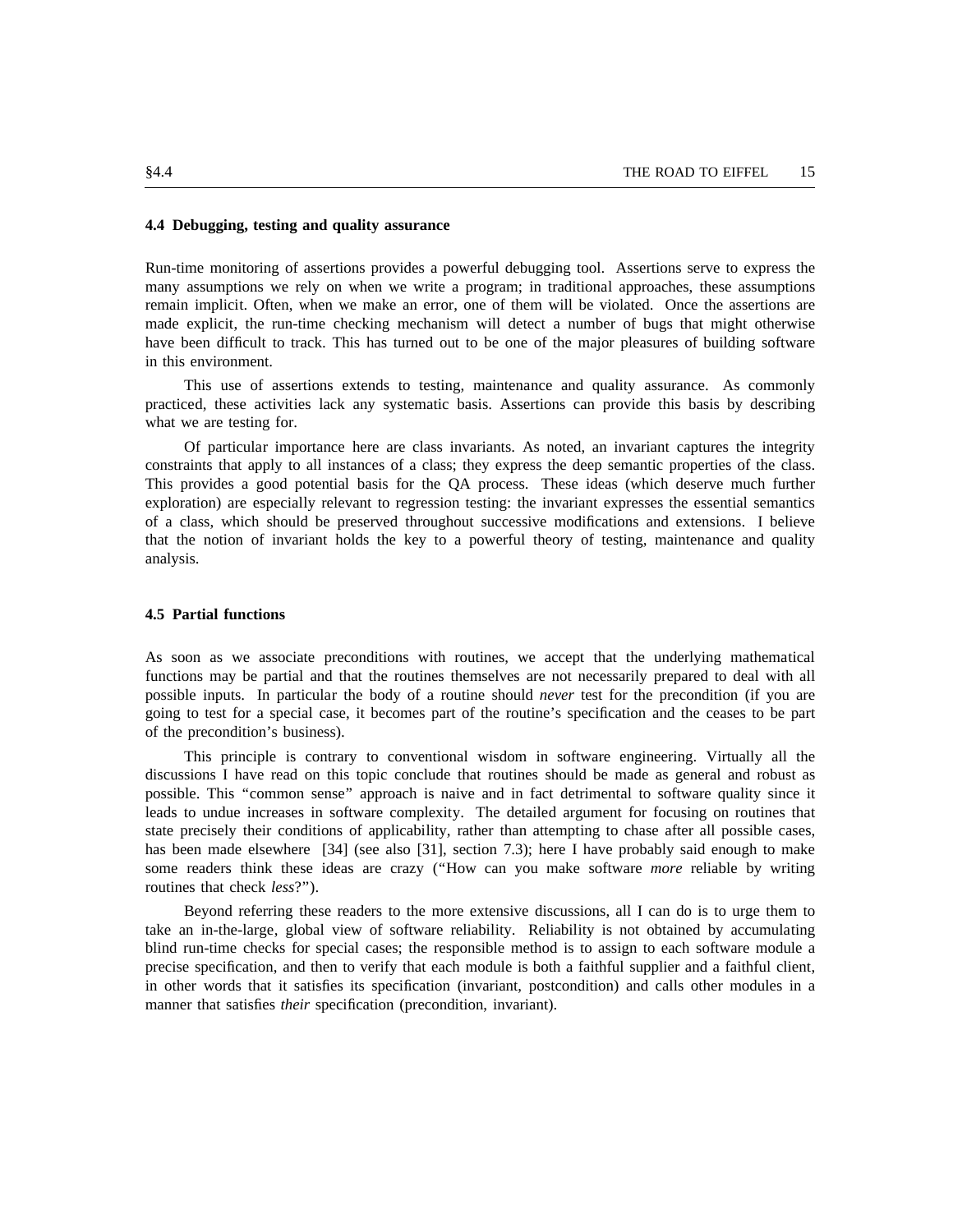## **5 EXCEPTIONS**

A s will be clear from the preceding discussion, there is little sympathy in the Eiffel approach for the : way many recent languages, notably Ada and CLU, encourage programmers to deal with special cases w riting algorithms that concentrate on the most standard cases, raising a special signal (an exception) when an non-standard situation is detected, and handling these in special "exception" clauses.

This distrust of exception mechanisms was motivated by a deep conviction that traditional ife xception mechanisms. Hoare's scathing indictment of Ada exception techniques in his Turing lecture then-else structures were appropriate in most cases and observation of the deficiencies of existing m echanism. [22] exerted a strong influence here. Accordingly, Eiffel initially did not have any exception

After further analysis, however, I came to realize that if-then-elses did not solve all problems and f that a case could be made for a disciplined exception mechanism, now part of all released versions o E iffel. This mechanism is that it is a direct result of the assertion-based approach to software reliability, as described in the previous section.

The design goal for Eiffel exceptions can be stated quite simply: to come up with a facility that a . card-carrying devotee of structured programming, even after reading Hoare's paper, would not disavow T he reader will judge whether this has been achieved. (This discussion is only an overview; more detailed presentations may be found elsewhere [31, 34].)

#### **5 .1 Exceptions in existing languages**

Before we present the Eiffel design, it is useful to briefly consider the mechanisms built in existing languages. We will use Ada as a basis; the discussion transposes to CLU with some variations.

In both languages the exception mechanism is really a control structure. For example the Ada a n empty stack. Although this example appears in numerous Ada textbooks, few give examples of how reference manual describes a stack module which raises an exception if the *pop* operation is applied to to **handle** such an exception. But this is the really difficult part: since a stack module lacks the proper c ontext to deal with the exception, the calling modules (called **clients** in the sequel) must include a handler. But a client including such a handler will be significantly more complicated than the obvious s olution using classical control structures, namely

```
if empty (s) then
      pop (s)
else
      ... ''Deal with empty stack'' ...
end
```
W ith exceptions, a handler clause of the form

```
exception
     when Stack_underflow => ... deal with stack underflow ...
     ...
```
m ust be included in any client module; it is awkward to write since it is disjoint from the actual call and hence does not have the proper context to deal with the abnormal situation.

T he use of exceptions in such examples appears as a vain attempt to do away with the necessity to deal f orm in a program; but this necessity is a fact of life. Often, of course, the presence of many special with abnormal cases. Of course it is unpleasant to include many if-then-else structures of the above t hrough some extra work on the specification. But special cases will remain, if only because softwarecases simply reflects an inadequate specification; many systems can be made more simple and regular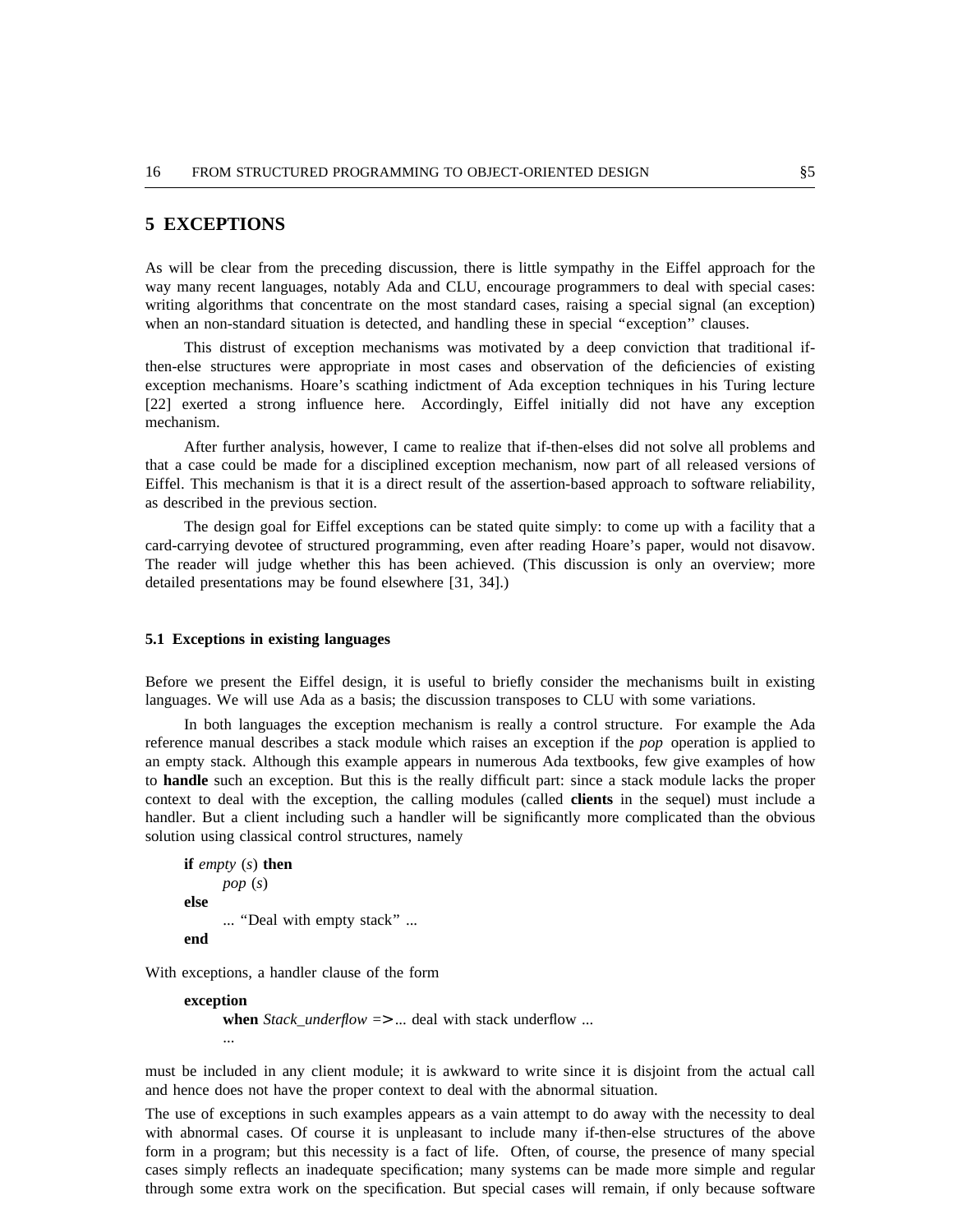systems interact with the external world, which is not necessarily regular. Then if your specification calls for special cases, your code must include branches that deal with them.

The need to specify the treatment of abnormal cases does not magically vanish through the **raise** incantation.

The only application for which exceptions may be justified in such cases is software fault s ystem are properly protected, but still wants to take into account the possibility of an error in the tolerance. Assume the programmer has made every effort to ensure that all calls to *pop* in a given s software by providing some response in the case of an erroneous call (one for which the stack i empty). This response can only be what we shall call "organized panic": try to bring the computation to a coherent state and report failure. We shall see below how to use a disciplined form of exceptions t o describe such treatment.

The exception mechanism of Ada is particularly worrying because the handler of an exception may do any processing before returning control to the caller. It is quite possible in particular to catch a n exception and return control to the calling routine without reporting failure. An extreme example, w hen presented with a negative argument, this function raises an exception, which is immediately found in an Ada textbook and analyzed elsewhere [34], is a function for computing a real square root; caught by a **when** clause that prints a message and then .. quietly returns to the caller!

In other examples, exceptions are used as a form of inter-procedural jump instructions. In our p rogramming methodology in the late 1960s to be reintroduced at the interprocedural level into the view, such applications of exceptions are abusive. The goto instruction was not banned from languages of the 1980s.

### **5 .2 Cases for exceptions**

Other references (quoted above) discuss how standard control structures may be used in most cases where CLU or Ada would use exceptions, using either the "a priori scheme" (test the applicability of a n operation before attempting it) or the ''a posteriori scheme'' (attempt the operation, and then find out whether it has succeeded). There remains, however, three cases in which classical techniques are not s ufficient and exceptions may be needed.

- The first case is one in which attempting the operation may cause a hardware or operating system signal if the operation was not applicable; the signal must be caught to avoid c atastrophes.
- In the second case, an abnormal situation must lead to immediate termination because physical danger may otherwise result, as in a robot manipulation system.
- The third case, mentioned above (*pop* ) is software fault tolerance: guarding against the possibility that an error remains.

T he Eiffel exception mechanism is meant to deal with these cases. It is a direct consequence of the hence to define precisely what is "normal" and what is a "failure" or an "exception". assertion techniques, which make it possible to express the specification of a software element, and

#### **5.3 Failures and exceptions**

T he following definitions serve as the basis for the disciplined exception mechanism to be introduced next.

A **failure** is the inability of a routine to fulfil its contract as specified by the postcondition and the class invariant.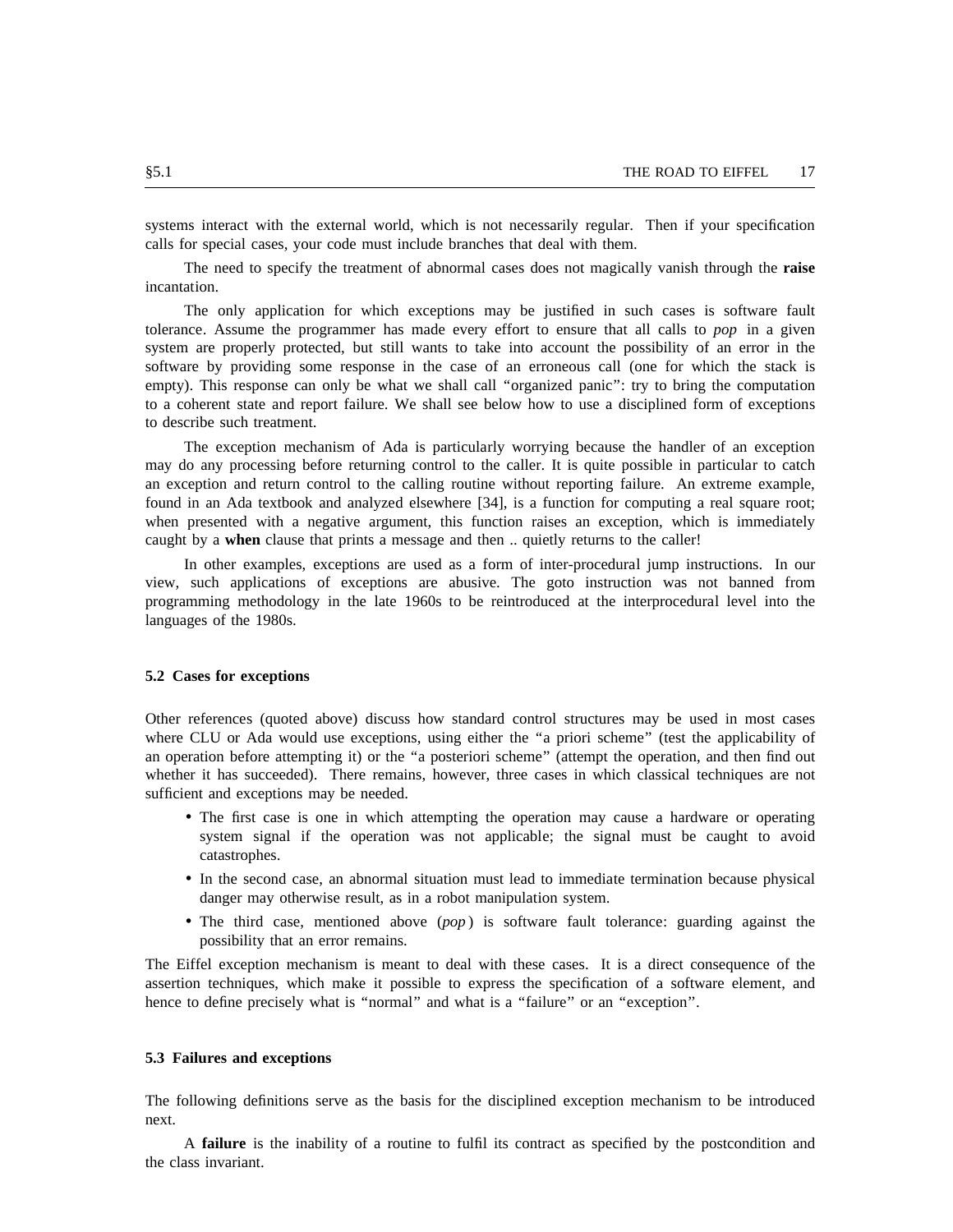An **exception** is an abnormal event occurring at run-time during the execution of a routine.

T he major types of exceptions include the following:

- 1 Violation of an assertion, when monitored.
- 2 Failure of a called routine.
- 3 Access to a non-existent object, as in *x.f* where *x* is a void reference.
- 4 Signal sent by the hardware or operating system, indicating some abnormal event (numerical overflow, user interrupt, I/O error etc.) during the execution of the routine.

C ases 2 to 4 may be viewed conceptually as variants of case 1, where the violated assertion cannot be of  $a + b$  the mathematical sum of  $a$  and  $b$  is small enough to be representable on the machine. properly expressed in the assertion language, for example the unstated assertion that, in the computation

It is important to keep the notions of failure and exception distinct. Of course, they are c onnected: as noted in case 2, failure of a routine raises an exception in its caller; and, as will be seen below, occurrence of an exception in a routine leads to failure of the routine unless some special c orrecting action is taken.

#### **g 5.4 Two principles of exception handlin**

T he following law expresses that the occurrence of an exception is not an excuse to violate the routine's contract:

**First Law of software contracting**: There are only two ways a routine call may terminate: either the routine fulfils its specification, or its fails to fulfil it.

T rivial as this law may seem, it is violated, for example, by the Ada exception mechanism, which makes it possible to write an exception handler that returns to the caller without correcting the cause of t he exception (and without re-raising the exception). In such a case the routine has failed (since an exception prevented it from executing to its normal end), but returns control to its caller without s ignaling failure. It is like a ''dishonest'' contractor that has not performed its task but pretends to its A da exception mechanism not only are possible but have found their way into software engineering client that it has. The square root function mentioned above shows that such dangerous uses of the textbooks.

A corollary of the first law, which makes it clear that the Ada policy is too general, is:

Second Law of software contracting: If a routine fails to fulfil its contract, the current e xecution of its caller also fails to fulfil its own contract.

What then should be done when an exception occurs? In view of the above principles, only two r esponses are reasonable.

One response, **organized panic**, consists of admitting that the contract cannot be fulfilled: bring all affected objects to a coherent state, and report failure. Note that this will trigger an exception in the c aller, which will recursively have to decide what to do in response to this exception, using the same two possible choices.

The other response, **resumption**, consists in attempting to fix the reasons for the exception and trying the whole routine execution again.

These two responses are the only ones permitted by the Eiffel mechanism.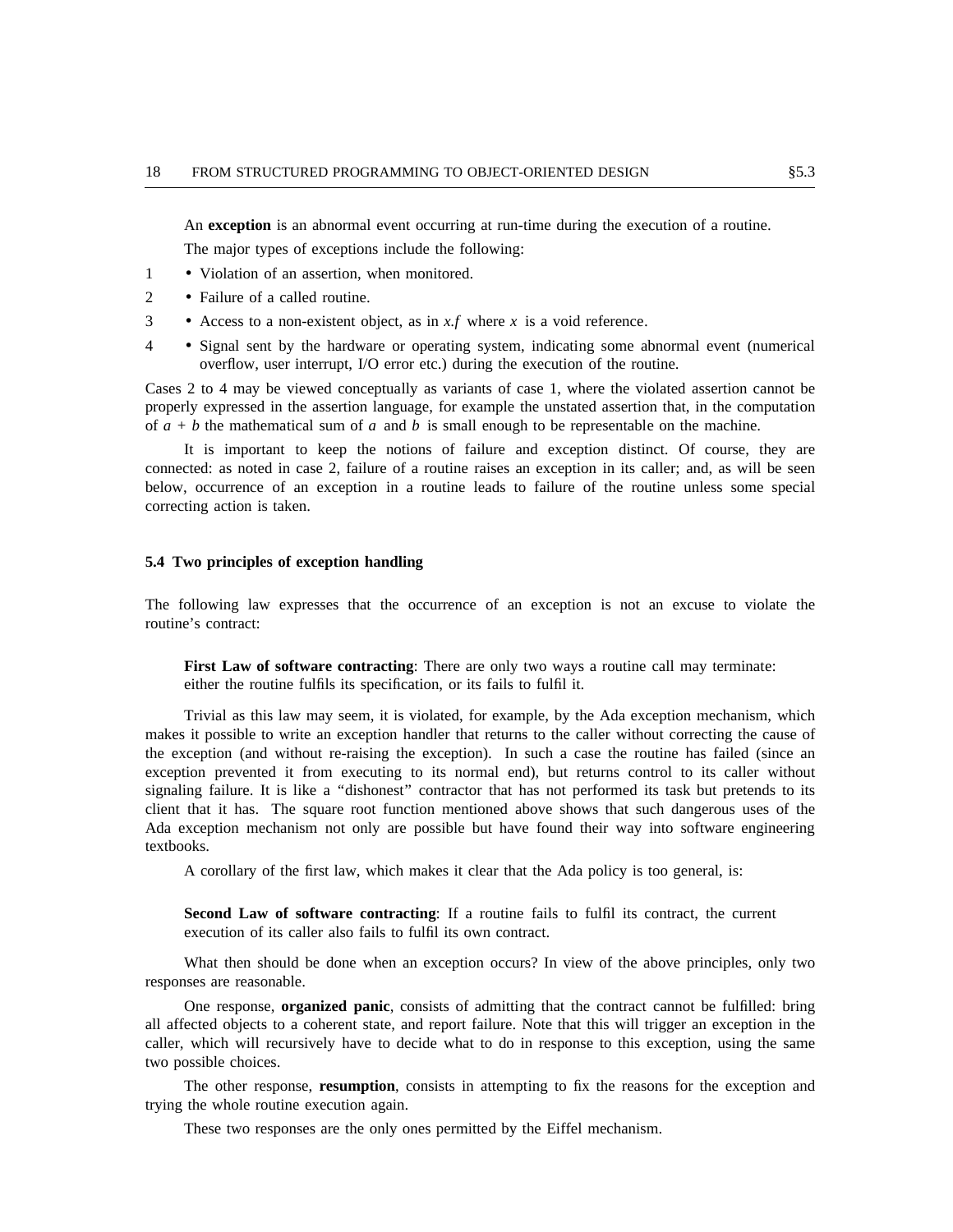#### **5.5 The rescue clause**

The support for exception handling is concise: two keywords and a library class.

First, a new clause, introduced by the keyword **rescue**, may be added to a routine to describe the t reatment of exceptions. The general format of a routine becomes:

*routine*\_*name* (*optional*\_*arguments*)*: type* **is** -- Header comment **require** *precondition* **local** *local*\_*variable*\_*declarations* **do** *body* **ensure** *postcondition* **rescue** *rescue*\_*clause e* **end** *-- routine*\_*nam*

( All clauses are optional, except for **do** *body* which may be replaced by **deferred** for a deferred routine. The *: type* part is only present for functions.)

T he rescue clause is a sequence of instructions to be executed whenever an exception occurs during the execution of the routine.

A key property is that the rescue clause, if executed until the end, will cause failure of the r routine, and thus an exception in the caller. (If there is no caller, that is to say at the root level, a clea t raceback message is printed and execution halts.) This is the organized panic mode: the rescue clause puts objects back into a stable state and signals failure. This policy is in accordance with the laws of c ontracting: in contrast with the above square root function, an Eiffel routine should not ''pretend'' that it succeeded when it has not been able to correct the cause of an exception.

A routine which has no rescue clause is considered to have an empty one; this means that any exception will lead to failure of the routine. Also, a rescue clause may be given at the class level, and w ill then apply to any routine of the class which does not have its own explicit clause. This makes it possible to have a common treatment of exceptions in several routines.

#### **5 .6 Retrying**

Organized panic, however, is only one possible response; the other is resumption. A rescue clause may terminate by executing the instruction

#### **retry**

which will restart the routine from the beginning. Clearly, the part of the rescue clause executed before the **retry** must have changed some of the context to ensure that the new execution of the routine tries s ome other route towards fulfilling the contract than the route initially followed. Examples will illustrate this.

I t is important to note that, **retry** or not **retry**, the rescue clause never attempts to fulfil the routine's E iffel exception mechanism and Randell's recovery block mechanism [40]). The aim of the rescue contract. This is solely the province of the body (**do**...). (This is perhaps the major difference beteen the m ore formally below in reference to assertions.clause is to ''patch things up'' and either concede failure or retry. This property will be characterized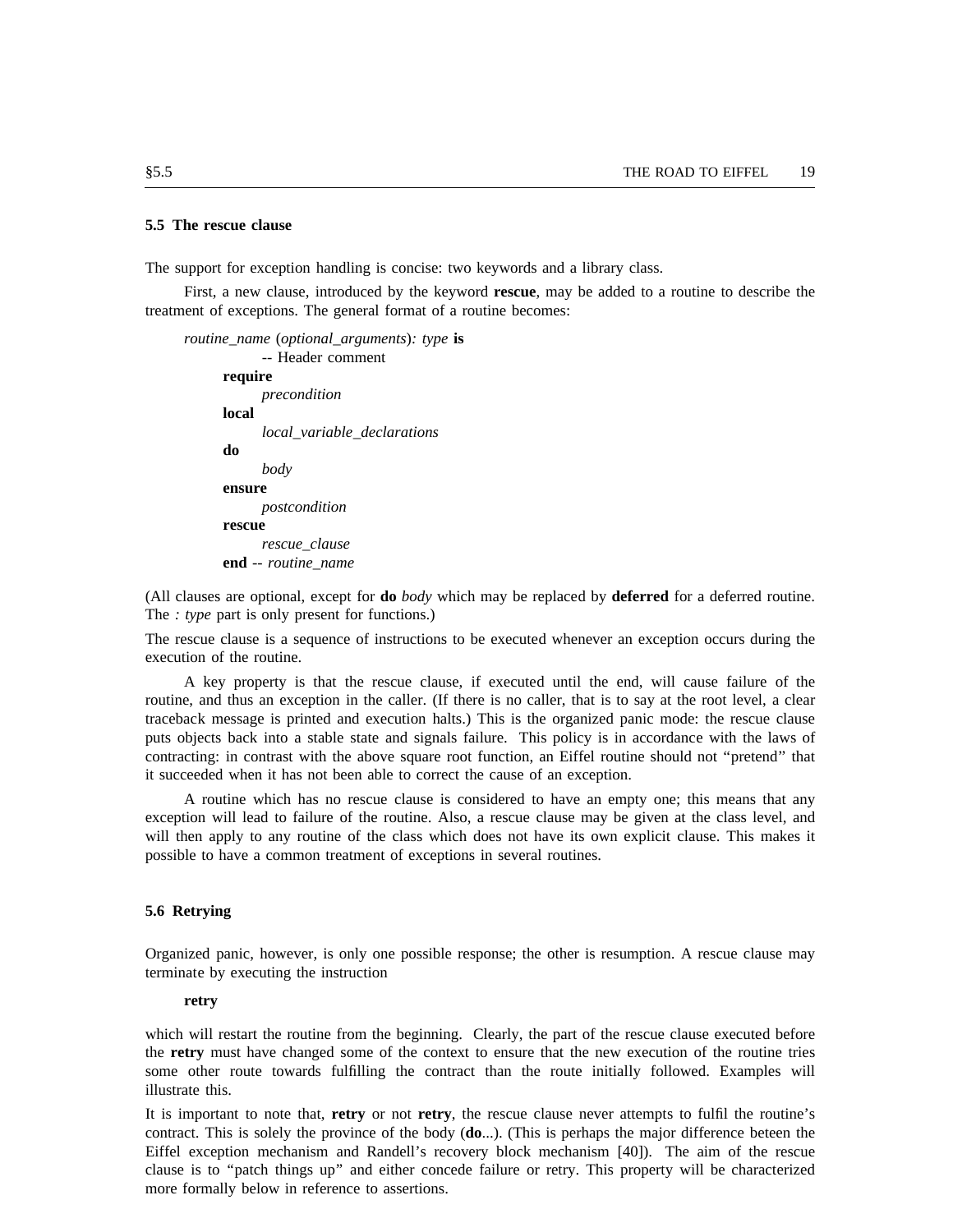#### **5.7 The** *EXCEPTIONS* **class**

S ome programmers may find it useful to treat various types of exceptions differently. For this purpose, t hat Eiffel efficiently supports multiple inheritance, so that it is a standard technique in this language to a library class *EXCEPTIONS* is provided. Any class needing its facilities can inherit from it; recall n package a number of constants or operations in a class, so that any class needing these facilities ca a ccess them by inheriting from that class on top of its ''normal'' parents. Class *EXCEPTION* includes a number of features; one is an attribute

*exception*

which is set by the run-time system to the code of the last triggered exception. Exceptions have integer codes; codes for the most common exceptions are defined in the class as symbolic constants (constant a ttributes in Eiffel), such as *Overflow* , *No*\_*more*\_*memory* etc. So a common structure for a rescue clause is

**if** *exception = Overflow* **then** ... . **elsif** *exception = No*\_*more*\_*memory* **then** .. **e lsif** etc.

If there is an **else** clause, it should not end with a **retry**: this way, an unforeseen exception will result in failure, which is the appropriate effect.

A mong other features of class *EXCEPTIONS* is a function that yields a new exception name. The equivalent of an explicit "raise" instruction is given by the following routine of this class:

*raise* (*exception*\_*code: INTEGER*) **is** -- Raise an exception with the given code **require false e nd** *-- raise* **do**

Class *EXCEPTIONS* being compiled in such a mode as to monitor preconditions, any call to *raise* will indeed trigger the appropriate exception.

H ere I must admit to a certain weakness. Hoare clearly warned against attaching too much significance to the apparent cause of an exception. Quoting from his Turing lecture:

*The danger of exception handling is that an ''exception'' is too often a symptom of some i ncorrect pointer pointer use some 43 seconds before; and that was due perhaps to entirely unrelated problem. For example, a floating-point overflow may be the result of an t programmer oversight, transient hardware fault, or even a subtle compiler bug... The righ s olution is to treat all exceptions in the same way as a symptom of disaster.*

The facilities from the *EXCEPTIONS* class were introduced in defiance of this warning; I don't t hink the Eiffel users would have forgiven me if I had decided otherwise. To satisfy the ideologically pure, however, these facilities were kept out of the language proper and included in a special library c lass that you have to bring in explicitly.

#### **5.8 Formal requirements**

T o understand more deeply the Eiffel exception mechanism and its relation to the general assertionu nderstand the properties which in principle constrain all rescue clauses.based approach to software reliability, as rooted in structured programming concepts, it is essential to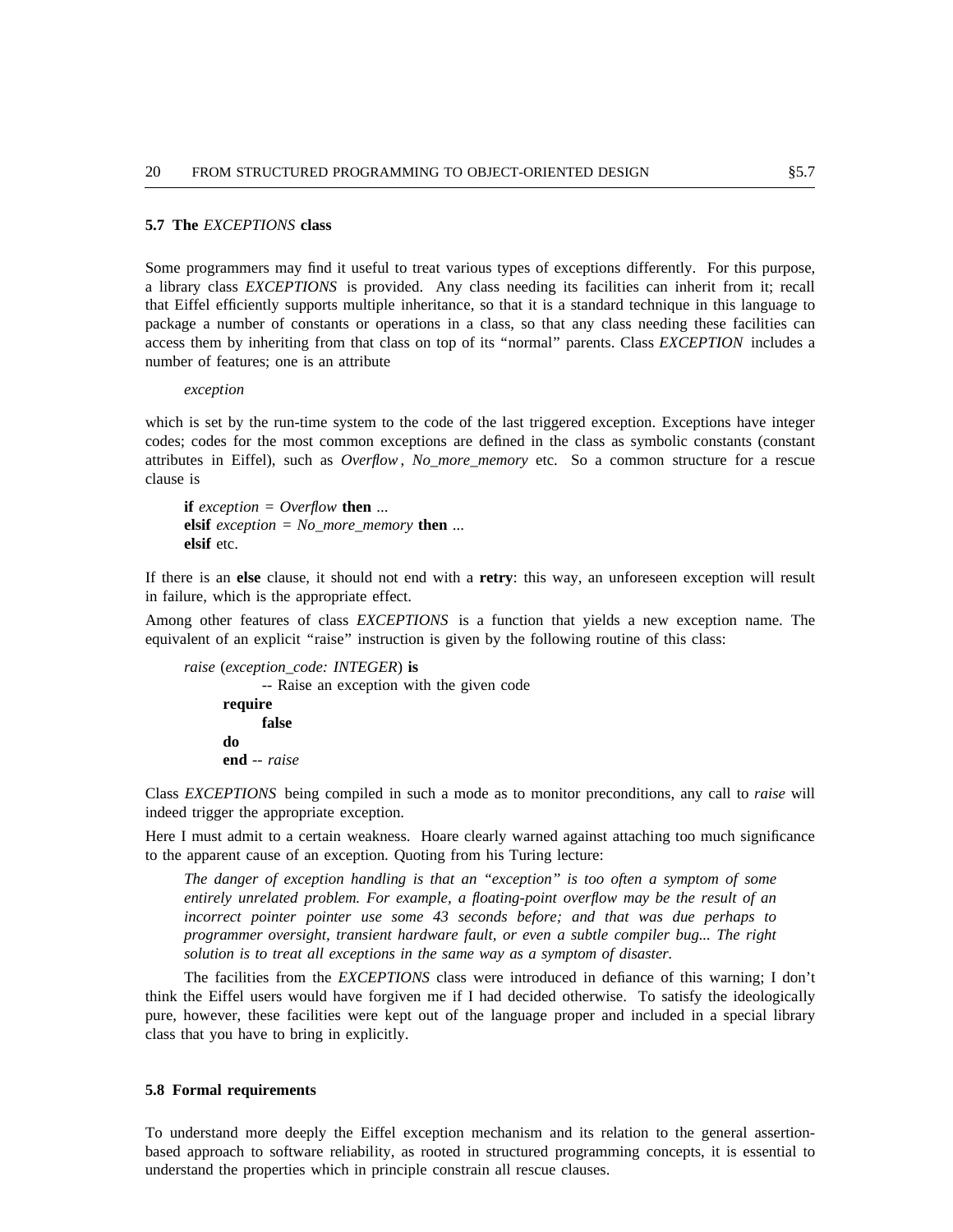The rescue clause must admit **true** as precondition. This is because an exception may occur at any unforeseen time, and the rescue clause should always be applicable.

Now consider a branch of the rescue clause not ending with **retry**. It will lead to failure, but **c lass invariant** as postcondition. Note that the branch is by no means constrained to ensure the must leave the object in a stable state, as noted above. This means that such a branch must admit the routine's postcondition: this is the task of the body. This is similar to the requirements on transactions i n a database system: some transactions will fail, but all must leave the database in a state that satisfies d emanding, if only because some actions such as output may be irreversible. The final state is simply the integrity constraints. We do not require, however, that the initial state be restored; this would be too required to be consistent.

Finally any branch ending with **retry** must ensure the invariant and, since the routine will be a gain immediately if precondition monitoring is on). restarted, the precondition. (If the precondition is not satisfied, of course, an exception will be triggered

#### **5.9 Examples**

T he mechanism turns out to yield a remarkably simple way of writing software to deal with exceptional conditions. Only two examples will be given.

The first example is found under small variants in many Ada textbooks: get an integer from an interactive user; if the input is incorrect, the reading routine *getint* raises an exception; when this h appens, ask the user again, but no more than 5 times. Note that a function such as *getint* producing side-effects and raising exceptions is anathema to the recommended Eiffel style, but we assume (for c ompatibility with the Ada examples) that such a low-level function is the only one available to read integers.

*get*\_*integer*\_*from*\_*user: INTEGER* **is**

```
-- Read an integer (allow user up to five attempts)
local
     failed: INTEGER
do
      Result := getint
rescue
      failed := failed+1;
      if failed <= 5 then
            message ("Input must be an integer. Please enter again:");
e
nd -- get_integer_from_user
      end;
            retry
```
Like all integer entities, the local variable *failed* is initialized to zero on entry. The predefined entity *Result* denotes the result to be returned by the function.

N ote how the task of carrying out the routine's contract is concentrated in the **do** clause; the **rescue** only patches things up when something is amiss.

Another example, adapted from [5], is that of a routine that returns  $1/x$ , or 0 if the division is f acility, because the only way to find out whether the operation is possible is to attempt it, but if it fails impossible. This is typical of problems that are almost impossible to solve without an exception w ritten as:a hardware signal will be generated. (We assume this is the case whenever *x* is too small.) This may be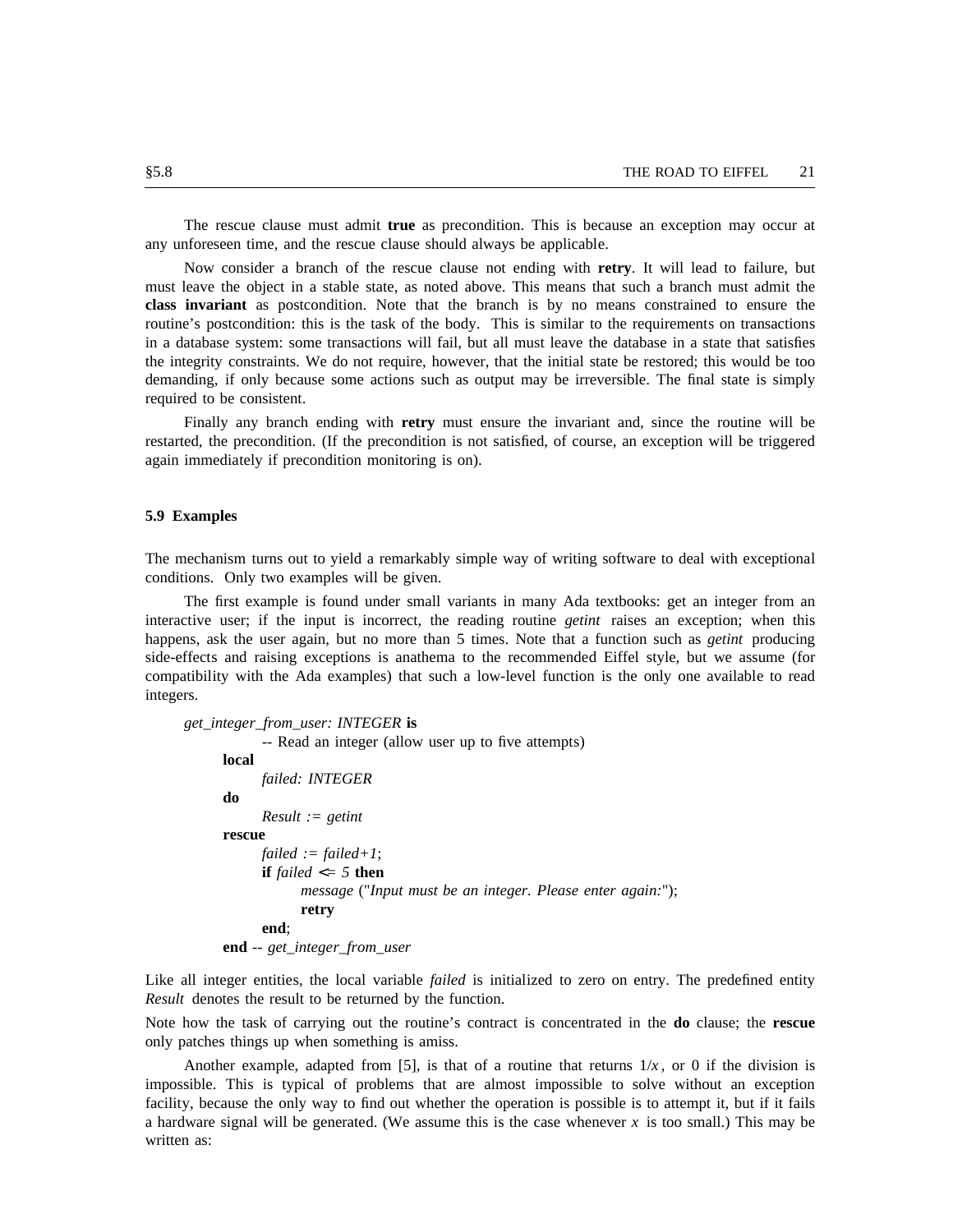```
quasi_inverse (x: REAL): REAL is
           -1/x if representable, 0 otherwise
     local
           division_attempted: BOOLEAN
     do
           if not division_attempted then
           else
                 Result := l/xResult := 0
     rescue
           end
           division_attempted := true;
     end
           retry
```
T he local variable *division*\_*attempted* will be initialized to **false** upon routine execution, as would any boolean.

#### **5 .10 Further comments**

Interestingly enough, the mechanism described here could have been designed into Ada, although it fits p revented the inclusion of such a mechanism in Ada is the lack of a notion of contract. particularly well within the object-oriented approach as promoted by Eiffel. What seems to have

The emphasis on software reliability naturally led to the above facilities which, we believe, are at l east as powerful for practical applications as the exception facilities built into previous languages, while being simpler to use and much safer.

# **6 ON LANGUAGE DESIGN**

On the last stop of this tour it is appropriate to comment on some of the thinking that should go into the design of a language.

#### **6 .1 Simplicity**

The milestone reference on programming language design is a 1973 article, again by Hoare [21]. The key design quality stressed in this article is simplicity:

*It ... seems especially necessary in the design of a new programming language, intended to f attract programmers away from their current high-level language, to pursue the goal o s implicity to an extreme, so that a programmer can readily learn and remember all its e ffects and consequences of each decision, and can then concentrate the major part of his features, can select the best facility for each of his purposes, can fully understand the intellectual effort on understanding his problem and his programs rather than his tool.*

A s an excuse for overly complex designs, the argument is often made that a programmer only needs to master parts of the language. This is a dangerous approach. The programming language is the p rogrammer's primary tool; we cannot hope to produce quality software unless programmers are in complete control of this tool. Quoting from the same article again: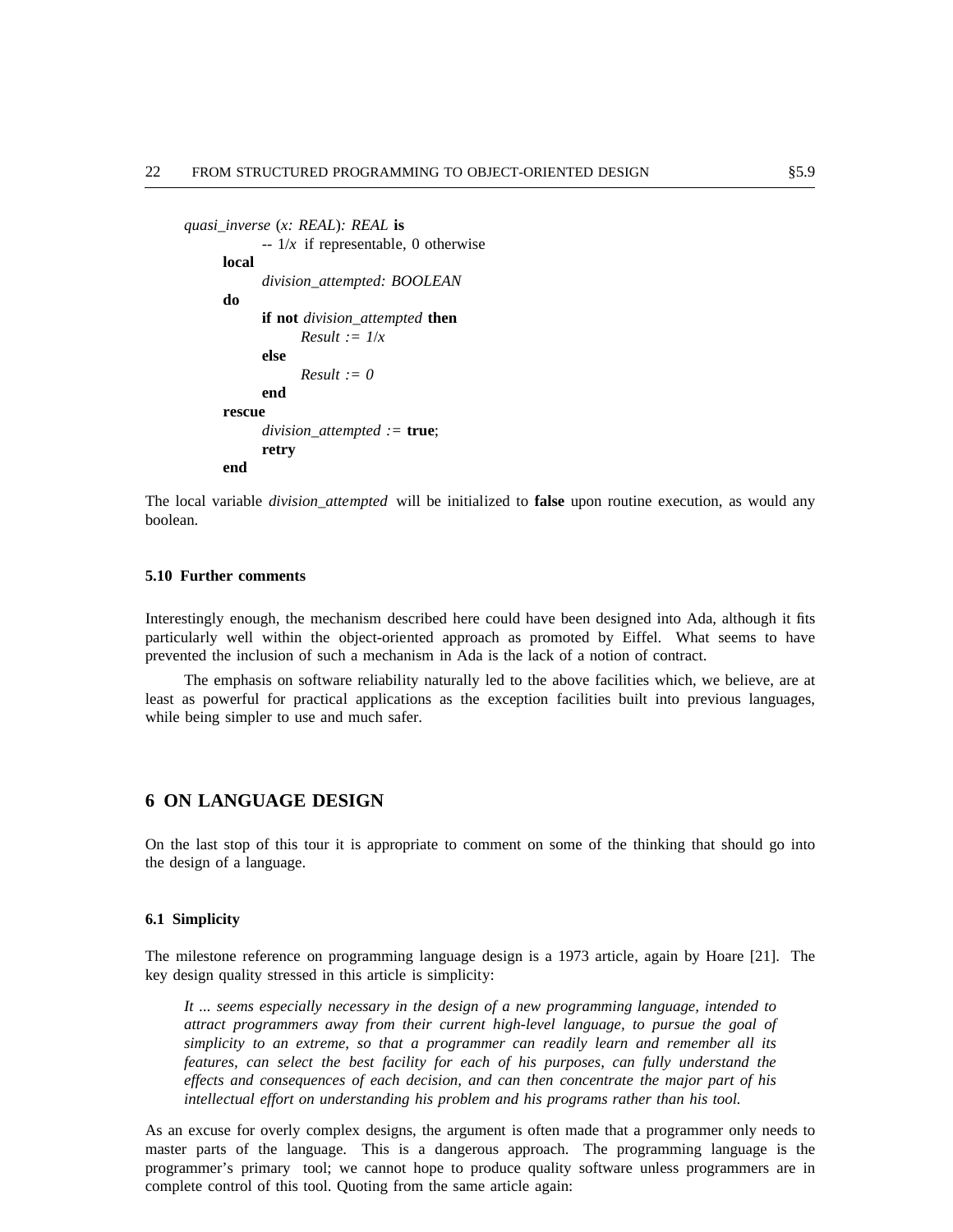*If to the complexity of the language is added the complexity of its implementation, the s complexity of its operating environment, and even the complexity of institutional standard f or the use of the language, it is not surprising that when faced with a complex programming task so many programmers are overwhelmed.*

N o doubt Hoare had in mind such counter-examples as PL/I which, starting from a well-meaning attempt to include something for everyone, became far too complex to be mastered by anyone. It is u nfortunate that his article, although frequently referenced, has had so little real impact on later languages; consider for example Ada which (although certainly better organized than, for example, P L/I) offers numerous features that most programmers will never comprehend.

One of the worst excuses for violating the tenet of design simplicity is compatibility with p revious designs. Backwards compatibility is the reason why the still elusive Fortran 8X – a language i nstructions inherited from the structure of the IBM 701, such as the arithmetic IF. The search for supposedly meant for programming the most powerful supercomputers of tomorrow – continues to carry o f a C body, such as C++. Imagine this: on the one hand, inheritance; on the other hand, pointer compatibility at any cost is also the reason behind the centaurs sporting an object-oriented head on top a full orchestra, and *keep the piano*. (In this case, of course, the original was perfect anyway.) arithmetic! One can only think of Liszt's disastrous transcription of Schubert's Wanderer Fantasia: add

Complexity, whether or not justified by the compatibility excuse, is the one irredeemable sin in l anguage design. This is best seen if we compare with *software* design. Simplicity is an important goal t o live with it if the complex elements are isolated from the rest of the system, work properly, do not in the design of a software system. If, however, a certain system is overly complex, you may be able s ure, these conditions are harsh, but one can imagine cases in which they are satisfied; at least they need to be modified too much, and do not need to be rewritten for porting to other machines. To be may be satisfied by part of the structure, and you will only have to rewrite the rest. In language design, n o such hope is possible. Language complexity can only increase. Once you have introduced a poor s tate of certain programs, computer hackers sometimes use the expression *patched being repair*. When feature in a language, and users have started to rely on it, it will be there forever. To describe the sad a programming language starts getting patched, it is always beyond repair.

#### **6 .2 What's not in Eiffel**

Having seen language complexity exposed to such abuse, the reader will expect me to claim that Eiffel . is simple. Since simplicity is a subjective criterion, it is best to stick to facts and let the reader decide T he guiding principle was an attempt to maximize the ''signal-to-noise'' ratio both by increasing the signal part (features with such power of expression as multiple inheritance, dynamic binding, genericity, a ssertions and the like) and by minimizing the noise; the latter goal meant pruning the language of Eiffel, there often are not two. For example, I really don't see why there should be a "for" loop when anything that was felt not absolutely necessary. When there is one good way to express something in a "while" loop is available; I'd rather have users code the  $i := i+1$  themselves if this kind of stinginess o n the designer's part means that all users will know the all of the language, rather than most users q uality of implementations, non-redundancy also means reducing the probable density of bugs and knowing only a subset. (Since a responsible language designer should also be concerned with the easing the maintenance task, two altogether non-negligible concerns.)

The ''small is beautiful'' ideology has its limits, of course. Eiffel has been beaten in the austerity race by at least one recent design, Wirth's Oberon, which somewhat reminded me of Samuel Beckett's a dmirable last plays (just one person, then only a head, then only a mouth). Still, after having sketched . what Eiffel has, it is not inappropriate, as we come to the conclusion of this tour, to list what it has not T his is a dangerous exercise, as one or two at least of the reader's favorite features are likely to be on e this list. Actually Eiffel excludes a number of language features that I like. But this is precisely th p oint: any design is a choice, and is defined by what it has excluded just as much as by what it has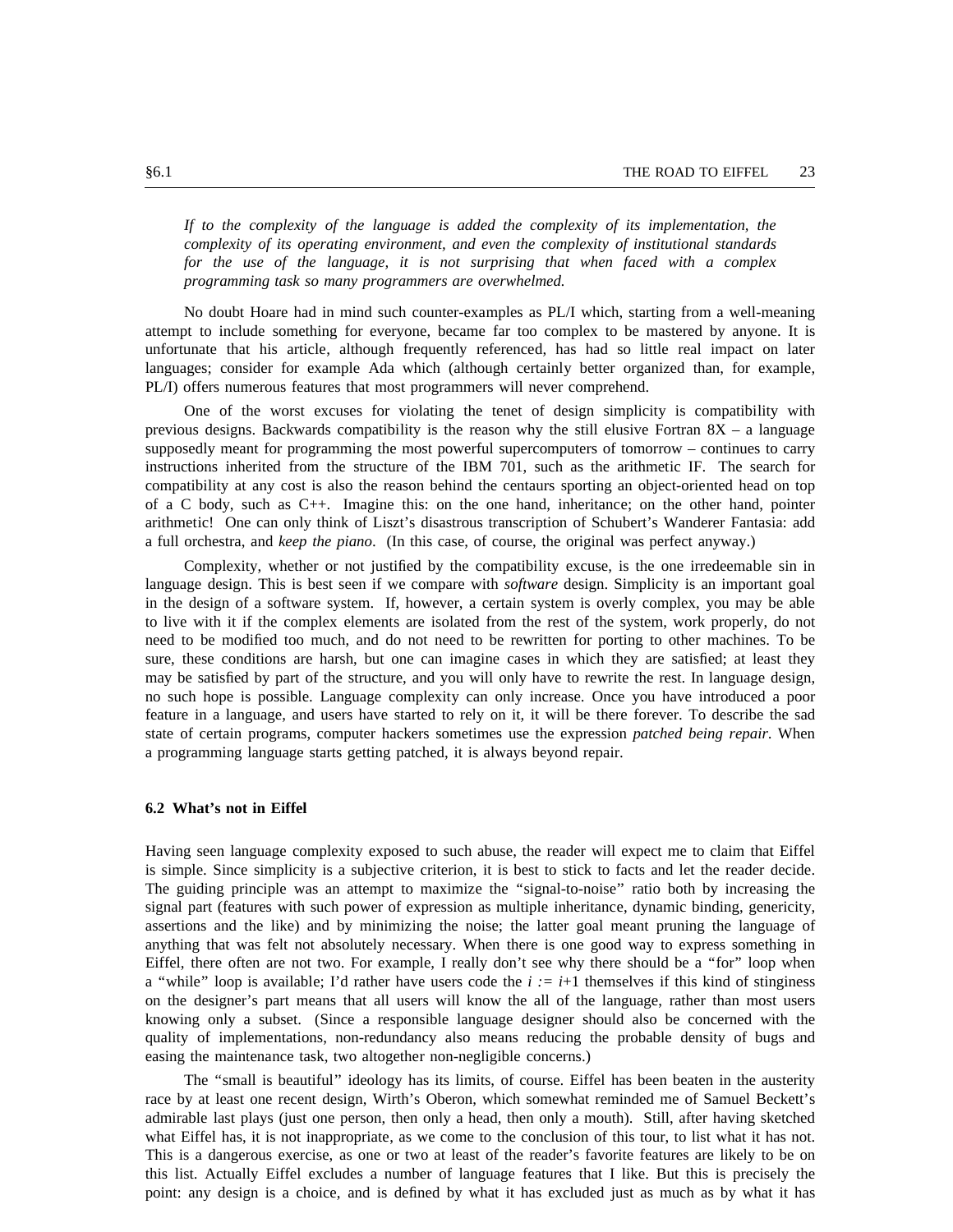retained.

- **Global variables**: The scope of entities declared in an Eiffel class is local to that class. When there is a justified need for shared parameters or objects, the effect is obtained through multiple i nheritance and the ''once'' mechanism [32].
- **Nesting**. A software system written in Eiffel is made of a number of classes. A class is made S imula convinced me that in an object-oriented language nesting brings an unnecessary degree of a number of routines (and other features). There is no further nesting. My experience with of complexity and tends to conflict with inheritance.
- **Packages**. There is no higher-level structuring mechanism than the class. Clusters, as defined previously, are adequately supported by the directory structure of modern operating systems.
- **Gotos**. It is hard to understand that, twenty years after 1968, a single letter about the goto *f* instruction should trigger an apparently endless stream of responses to the *Communications o t he ACM*, many of them advocating the use of gotos. Why not Roman numerals?
- **Gotos in disguise**. No ''exit'', ''return'' or ''continue loop''. Eiffel control structures are e xception, no excuses. members of the most fundamentalist sect of structured programming: one-entry-one-exit, no
- **Loop varieties**. Using the Henry Ford quote, you can have it any color provided it's black. No **repeat... until...** or **for**. The Eiffel loop (written **from... until...** with its own initialization, and r oom for a loop invariant and a variant) is similar to a **while** loop; any variation is programmed.
- **Case instruction**. This freezes a set of choices and is one of the worst enemies of extendibility n of object-oriented software. The appropriate object-oriented technique is to redefine a functio i n a number of ways and apply dynamic binding. With this approach a new case may be added at any time, with minimal disruption of existing software.
- **Enumerated types, union types**. These are the hideous accomplices of case instructions and should be indicted for the same crime. (Oberon has recognized this too.)
- **Pointer arithmetic**. This one is better left without comment.
- Side-effects in arithmetic expressions. In C you can write  $y = x++$ , which changes x as well m ore characters including blanks. Sorry. as *y*. In Eiffel, you are condemned to two instructions:  $y := x$ ;  $x := x+1$ . You must type 9
- **Routines as routine parameters**. It is well-known that these are difficult to handle in a typed environment. There is no need for such a facility in an object-oriented language with deferred r outines and dynamic binding.
- **Array types**. *ARRAY* is a class of the basic library, not a predefined language construct. It is r treated like normal classes (although internally the compiler ''cheats'' by recognizing thei s pecial role for efficiency reasons). As a consequence, any class can inherit from *ARRAY*; this is the basis for many fixed-size implementations of basic data structures in the library.
- **Type casts**. When you declare a variable as being of a certain type, you must stick to using it v ariables representing class instances, you can assign from a descendant type to an ancestor accordingly. Of course, this is possible because of the flexibility of the type system (for s ystem.type). The presence of type casts or coercions in a language simply reflects an inadequate type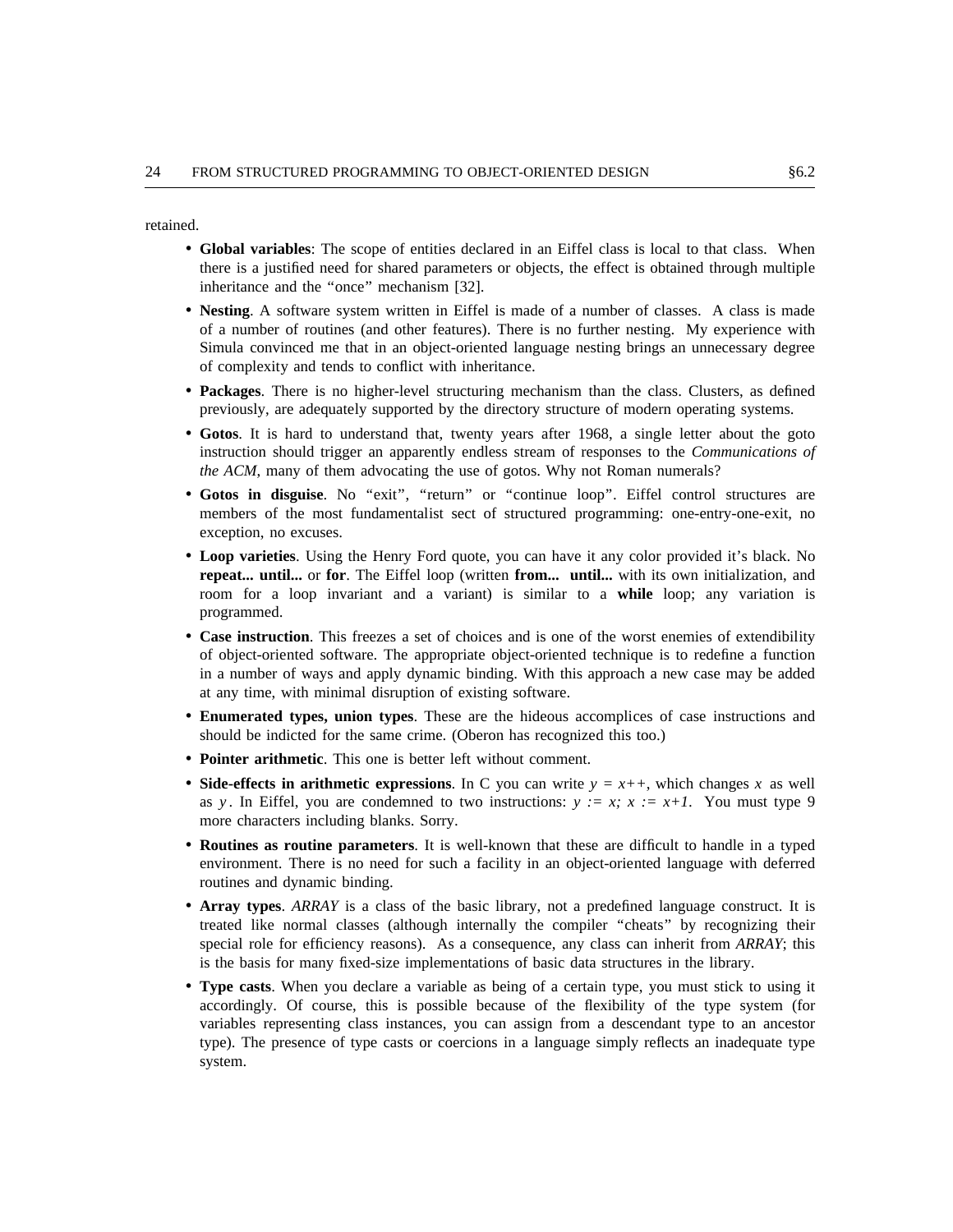#### **6.3 CONCLUSION**

In this tour of object-oriented design, I have tried to show how deeply the object-oriented approach is rooted in the revolution that structured programming brought to our view of software construction.

As noted, both approaches enjoy buzzword status. Such a situation brings visibility and excitement to a field; it can also be a curse. This presentation will have achieved its goal if it plays a s mall part in enabling object-oriented techniques, which if taken seriously hold the potential to dramatically improve the state of software technology, to avoid the trivialization that has plagued their s tructured predecessors.

- [1] Jean-Raymond Abrial, ''The Specification Language Z: Syntax and "Semantics"'', *Oxford University Computing Laboratory, Programming Research Group*, Oxford, April 1980.
- $\lceil 2 \rceil$ 2] F. Terry Baker, ''Chief Programmer Team Management of Production Programming'', *IBM Systems Journal*, vol. 11, no. 1, pp. 56-73, 1972.
- $\lceil 3 \rceil$ 3] Barry W. Boehm, *Software Engineering Economics*, Prentice Hall, Englewood Cliffs (NJ), 1981.
- [4] Barry W. Boehm, ''Software Engineering Economics'', *IEEE Transactions on Software Engineering*, vol. SE-10, no. 1, pp. 4-21, January 1984.
- [5] Grady Booch, *Software Engineering with Ada*, Benjamin/Cummings Publishing Co., Menlo Park (Calif.), 1983 (new edition, 1986).
- [6] Fred P. Brooks, *The Mythical Man-Month*, Addison-Wesley, Reading (Mass.), 1974.
- [7] Rod M. Burstall and Joseph A. Goguen, "An Informal Introduction to Specifications using Clear'', in *The Correctness Problem in Computer Science*, ed. R. S. Boyer and J. S. Moore, pp. 185-213, Academic Press, London, 1981.
- [8] 8] J. M. Buxton, P. Naur and B. Randell, *Software Engineering Concepts and Techniques* , *(Proceeedings of 1968 NATO Conference on Software Engineering)*, Van Nostrand Reinhold 1 976.
- [9] Ole-Johan Dahl, Bjørn Myrhaug and Kristen Nygaard, "(Simula 67) Common Base Language", . Publication N. S-22, Norsk Regnesentral (Norwegian Computing Center), Oslo, October 1970 ( Revised version, February 1984.)
- [10] Ole-Johan Dahl, Edsger W. Dijkstra and C.A.R. Hoare, *Structured Programming*, Academic Press, London, 1972.
- [ 11] Frank DeRemer and Hans H. Kron, ''Programming-in-the-Large Versus Programming-in-the- Small'', *IEEE Transactions on Software Engineering*, vol. SE-2, no. 2, pp. 80-86, June 1976.
- [ 12] Edsger W. Dijkstra, ''Go To Statement Considered Harmful'', *Communications of the ACM*, vol. 11, no. 3, pp. 147-148, March 1968.
- [ 13] Edsger W. Dijkstra, *A Discipline of Programming*, Prentice Hall, Englewood Cliffs (N.J.), 1976.
- [14] Robert W. Floyd, ''Assigning Meanings to Programs'', in *Proceedings American Mathematical Society Symposium in Applied Mathematics*, vol. 19, pp. 19-31, 1967.
- [15] Susan I. Gerhart and L. Yelowitz, ''Observations of Fallibility in Applications of Modern Programming Methodologies'', *IEEE Transactions on Software Engineering*, vol. September 1976, pp. 195-207.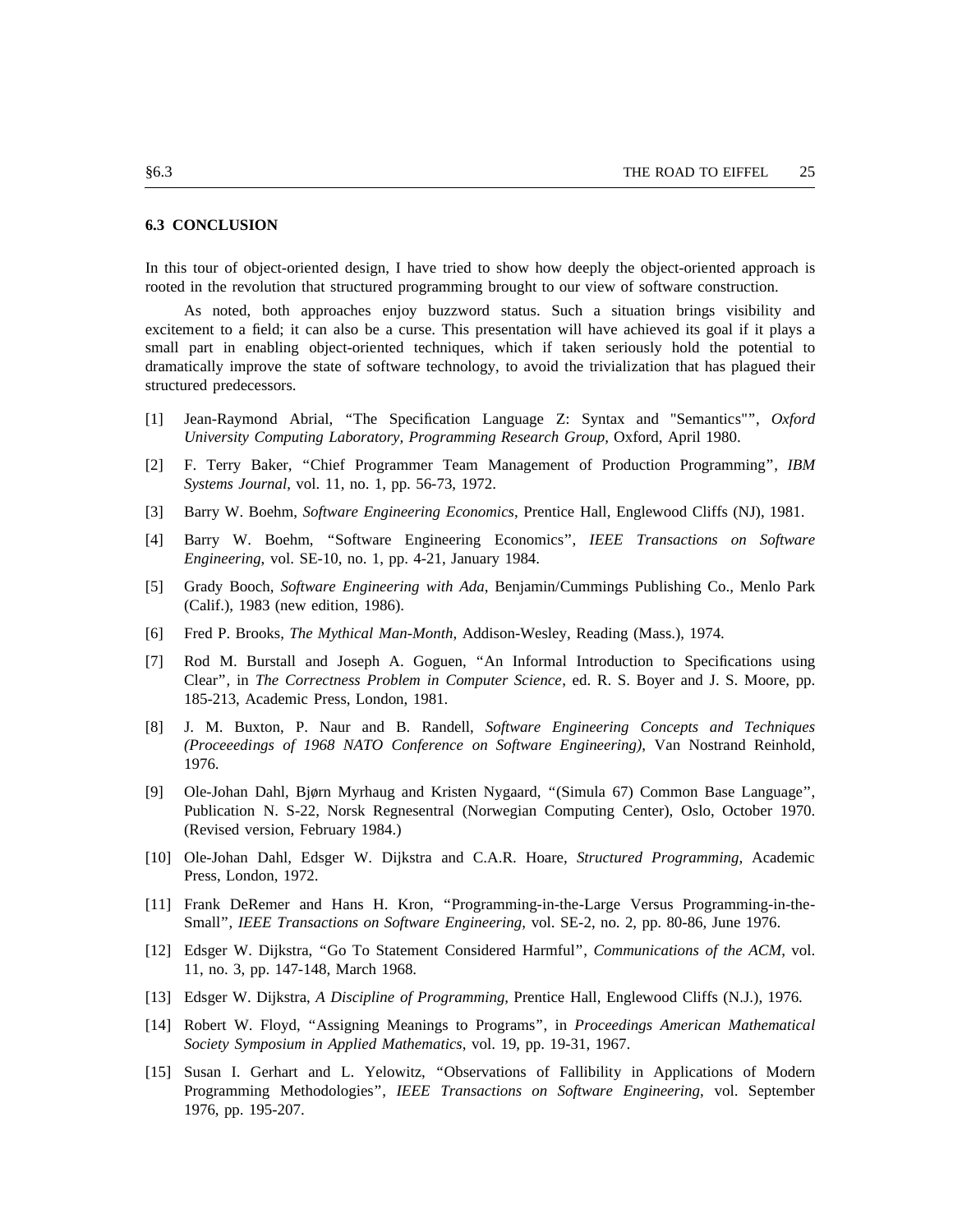- [16] Cyrille Gindre and Frédérique Sada, "A Development in Eiffel: Design and Implementation of a Network Simulator'', *Journal of Object-Oriented Programming*, vol. 2, no. 2, pp. 27-33, May *d* 1989. Revised version in D. Mandrioli and B. Meyer (eds.), *Advances in Object-Oriente S oftware Engineering*, Prentice Hall International, Hemel Hempstead, 1992, pp. 199-214.
- [17] John B. Goodenough and Susan Gerhart, ''Towards a Theory of Testing: Data Selection Criteria'', in *Current Trends in Programming Methodology, Vol. 2*, ed. Raymond T. Yeh, pp. 44-79, Prentice Hall, Englewood Cliffs (N.J.), 1977.
- [ 18] David Gries, *The Science of Programming*, Springer-Verlag, Berlin-New York, 1981.
- [19] John V. Guttag, ''Abstract Data Types and the Development of Data Structures'', *Communications of the ACM*, vol. 20, no. 6, pp. 396-404, June 1977.
- [20] C.A.R. Hoare, ''An Axiomatic Basis for Computer Programming'', *Communications of the ACM*, vol. 12, no. 10, pp. 576-580, 583, October 1969. Reprinted in C.A.R. Hoare and C. B. Jones (ed.), *Essays in Computing Science*, Prentice Hall International, Hemel Hempstead, 1989, pages 4 5-58.
- [21] C.A.R. Hoare, ''Hints on Programming Language Design'', in *ACM SIGACT*/*SIGPLAN* Symposium on Principles of Programming Languages, October 1973. Reprinted in E. Horowitz ( ed.), *Programming Languages: A Grand Tour*, Computer Science Press, 1983, pp. 31-40 and in , C.A.R. Hoare and C. B. Jones (ed.), *Essays in Computing Science*, Prentice Hall International H emel Hempstead, 1989, pages 193-216.
- [22] C.A.R. Hoare, ''The Emperor's Old Clothes'', *Communications of the ACM*, vol. 21, no. 8, pp. *S cience*, Prentice Hall International, Hemel Hempstead, 1989, pages 1-18. 75-83, February 1981. Reprinted in C.A.R. Hoare and C. B. Jones (ed.), *Essays in Computing*
- [23] Cliff B. Jones, *Systematic Software Development Using VDM*, Prentice Hall International, Hemel Hempstead, 1986.
- [24] Barbara H. Liskov and Stephen N. Zilles, "Programming with Abstract Data Types", . Computation Structures Group, Memo no. 99, MIT, Project MAC, Cambridge (Mass.), 1974 ( See also SIGPLAN Notices, 9, 4, pp. 50-59, April 1974.)
- [25] Bertrand Meyer, "La Description des Structures de Données (The Description of Data Structures)'', *Bulletin de la Direction des Etudes et Recherches d'Electricite*´ *de France, Se*´*rie C (Informatique)*, no. 2, Clamart, 1976.
- [26] Bertrand Meyer, "M: A System Description Method", Technical Report TRCS85-15, University of California, Santa Barbara, Computer Science Department, 1985.
- [ 27] Bertrand Meyer, Jean-Marc Nerson and Masanobu Matsuo, ''Eiffel: Object-Oriented Design for *C onference), Strasbourg, 8-11 September 1987*, Springer-Verlag, Berlin-New York, 1987. Software Engineering'', in *Proceedings of ESEC 87 (First European Software Engineering*
- [28] Bertrand Meyer, ''Eiffel: Programming for Reusability and Extendibility'', *ACM Sigplan Notices*, vol. 22, no. 2, pp. 85-94, February 1987.
- [29] Bertrand Meyer, ''Mastering Multiple Inheritance'', *Journal of Object-Oriented Programming*, vol. 1, no. 6, November 1988.
- [ 30] Bertrand Meyer, ''The Eiffel Environment'', *Unix Review*, vol. 6, no. 8, pp. 44-55, August 1988.
- [31] Bertrand Meyer, *Object-Oriented Software Construction*, Prentice Hall, 1988.
- [32] Bertrand Meyer, "Bidding Farewell to Globals", *Journal of Object-Oriented Programming*, vol. 1, no. 5, September 1988.